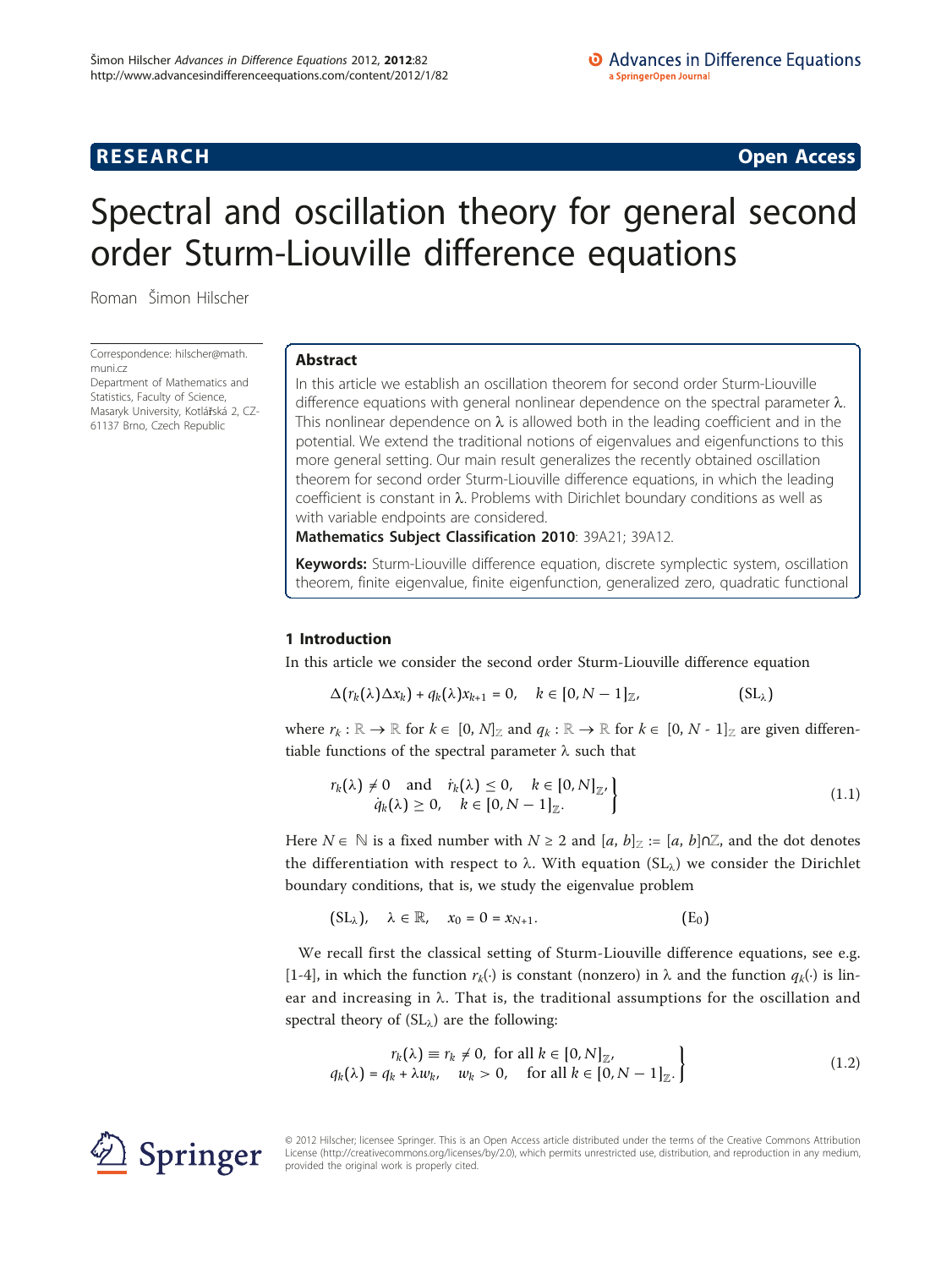In some publications, such as in [[2,4\]](#page-17-0), the authors also impose the sign condition  $r_k > 0$ for all  $k \in [0, N]_{\mathbb{Z}}$ , but it is well known nowadays that  $r_k \neq 0$  is sufficient to develop the oscillation and spectral theory of these equations, see e.g. [[\[5](#page-18-0)], p. 5] or [[6](#page-18-0)]. The explanation of this phenomenon also follows from the analysis of the general equation  $(SL<sub>\lambda</sub>)$ discussed below.

Assume for a moment that (1.2) holds. Following [4, Chapter 7] or [2, Chapter 4], a number  $\lambda_0 \in \mathbb{C}$  is an *eigenvalue* of  $(E_0)$  if there exists a nontrivial solution  $x = x(\lambda_0)$ of equation (SL<sub> $\lambda_0$ </sub>) satisfying the Dirichlet endpoints  $x_0(\lambda_0)=0=x_{N+1}(\lambda_0)$ . By the uniqueness of solutions of equation ( $SL_{\lambda_0}$ ), it follows that the eigenvalues of (E<sub>0</sub>) are characterized by the condition  $\hat{x}_{N+1}(\lambda_0)=0$ , where  $\hat{x}(\lambda)$  is the *principal solution* of equation (SL<sub>λ</sub>), i.e., it is the solution starting with the initial values  $\hat{x}_0(\lambda) = 0$  and  $\hat{x}_1(\lambda) = 1/r_0$ . If  $x(\lambda)$  is a solution of (SL<sub> $\lambda$ </sub>) with (1.2), then the functions  $x_k(\lambda)$  are polynomials in  $\lambda$  for every  $k \in [0, N + 1]_{\mathbb{Z}}$ . Therefore, the zeros of  $x_k(\lambda)$  are isolated, showing that the eigenvalues of  $(E_0)$  are simple (with the multiplicity equal to one) and isolated. Furthermore, by a standard argument from linear algebra it follows that the eigenvalues of  $(E_0)$  with  $\lambda \in \mathbb{C}$  are indeed real and that the eigenfunctions corresponding to different eigenvalues are orthogonal with respect to the inner product  $\langle x, y \rangle_w := \sum_{k=0}^N w_k x_{k+1} y_{k+1}$ . The oscillation theorem for  $(E_0)$  then says that the *j*-th eigenfunction has exactly *j* generalized zeros in the interval  $(0, N + 1]$ . The generalized zeros are defined as follows, see [\[7,8](#page-18-0)]. A sequence  $x = \{x_k\}_{k=0}^{N+1}$  has a generalized zero in  $(k, k + 1]$ , if

$$
x_k \neq 0 \quad \text{and} \quad r_k x_k x_{k+1} \leq 0. \tag{1.3}
$$

If the sequence x has a generalized zero in  $(k, k+1]$ , then this generalized zero is said to be at  $k + 1$  when  $x_{k+1} = 0$ , while it is said to be in  $(k, k + 1)$  when  $r_k x_k x_{k+1} < 0$ . This terminology corresponds, roughly speaking, to the idea of hitting the axis in the first case or crossing the axis in the latter case. Finally, the Rayleigh principle for  $(E_0)$  says that the  $(j + 1)$ -th eigenvalue can be computed by minimizing the associated quadratic form over nontrivial sequences  $\eta = {\eta_k}_{k=0}^{N+1}$  which satisfy the endpoints conditions  $\eta_0 = 0 = \eta_{N+1}$  and which are orthogonal to the first *j* eigenfunctions.

In this article we show that some of the above properties can be extended to the eigenvalue problem (E<sub>0</sub>) in which the coefficients depend on the spectral parameter  $\lambda$  in general nonlinearly and they satisfy the monotonicity assumption (1.1). In particular, we discuss the notions of finite eigenvalues and finite eigenfunctions for such problems which are appropriate generalizations of the corresponding notions for the case of (1.2). Then we prove as our main result the corresponding *oscillation theorem*. Note that such an oscillation theorem for problem  $(E_0)$  was recently proven in [9, Section 6.1 and Example 7.6] under the assumption (1.1) with the first condition in (1.2), that is, under  $r_k(\lambda) \equiv$  $r_k$  constant in  $\lambda$ . That result follows by writing equation (SL<sub> $\lambda$ </sub>) as a special *discrete sym*plectic system, see the next section. The oscillation theorem in the present article does not impose this restriction, so that it directly generalizes the oscillation theorem in [9, Example 7.6] to the case of variable  $r_k(\lambda)$ . As an application of our new oscillation theorem we prove that the  $j$ -th finite eigenfunction has exactly  $j$  generalized zeros in the interval  $(0, N + 1]$ , which is a discrete analogue of a traditional statement in the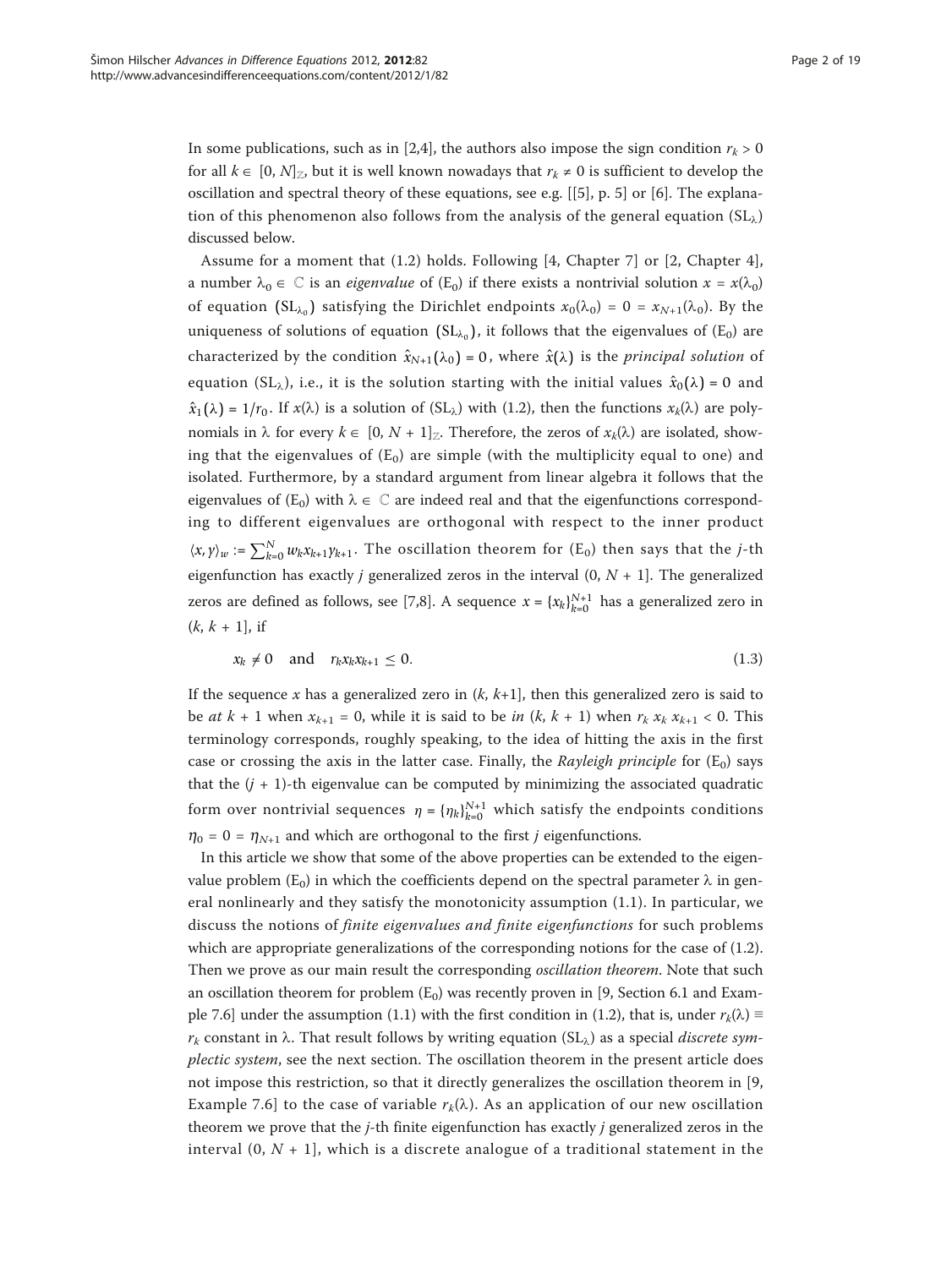continuous time theory. In addition, we further consider the eigenvalue problems with more general boundary conditions, which include the Neumann-Dirichlet or Neumann-Neumann boundary conditions as a special case. This additional result is obtained by a known transformation to problem  $(E_0)$ , see [[10](#page-18-0)]. Our new oscillation theorem and the new notions of finite eigenvalues and finite eigenfunctions for problem  $(E_0)$  can also be regarded as the discrete analogues to the corresponding continuous time theory in [\[11\]](#page-18-0).

#### 2 Main results

Equation  $(SL<sub>\lambda</sub>)$  is a special scalar discrete symplectic system

$$
x_{k+1} = a_k(\lambda)x_k + b_k(\lambda)u_k, \quad u_{k+1} = c_k(\lambda)x_k + d_k(\lambda)u_k, \quad k \in [0, N]_{\mathbb{Z}}, \tag{2.1}
$$

in which the  $2 \times 2$  transition matrix is symplectic, i.e., with

$$
S_k(\lambda) = \begin{pmatrix} a_k(\lambda) & b_k(\lambda) \\ c_k(\lambda) & d_k(\lambda) \end{pmatrix} := \begin{pmatrix} 1 & \frac{1}{r_k(\lambda)} \\ -q_k(\lambda) & 1 - \frac{q_k(\lambda)}{r_k(\lambda)} \end{pmatrix}, \quad J := \begin{pmatrix} 0 & 1 \\ -1 & 0 \end{pmatrix}, \quad (2.2)
$$

we have  $S_k^T(\lambda)JS_k(\lambda) = J$  for all  $k \in [0, N]_{\mathbb{Z}}$  and  $\lambda \in \mathbb{R}$ . Note that  $S_k(\lambda)$  being symplectic is equivalent to the fact that the determinant of  $S_k(\lambda)$  is equal to one, that is, to the condition  $a_k(\lambda) d_k(\lambda) - b_k(\lambda) c_k(\lambda) = 1$ , see [\[12\]](#page-18-0). Oscillation theorems for discrete symplectic systems (2.1) in which  $a_k(\lambda) \equiv a_k$  and  $b_k(\lambda) \equiv b_k$  are constant in  $\lambda$ , and  $c_k(\lambda)$ and  $d_k(\lambda)$  are linear in  $\lambda$  were derived in [[10](#page-18-0),[13](#page-18-0)-[15\]](#page-18-0).

**Remark 2.1** The component  $u_k$  in (2.1) is defined through  $x_k$  as  $u_k := r_k(\lambda) \Delta x_k$  for  $k \in [0, N - 1]_Z$ . This yields that the first equation in (2.1) is satisfied for all  $k \in [0,N]_Z$ and the second equation in (2.1) for all  $k \in [0, N - 1]_Z$ . If we want to have both equations satisfied for  $k \in [0,N]_Z$ , we need to define the coefficient  $q_N(\lambda)$  in such a way that the matrix  $S_N(\lambda)$  is symplectic and  $q_N(\lambda) \geq 0$ . This can be done e.g. by taking  $q_N(\lambda) := 0$  for all  $\lambda \in \mathbb{R}$  and  $u_{N+1} := u_N$ .

First we show how certain solutions of  $(SL<sub>\lambda</sub>)$  behave with respect to  $\lambda$ . Assumption (1.1) implies that the solutions of (SL<sub> $\lambda$ </sub>) are differentiable, hence continuous, in  $\lambda$  on R. We will consider the solutions whose initial values

 $x_0(\lambda)$ ,  $r_0(\lambda)\Delta x_0(\lambda)$  do not depend on  $\lambda$ . (2.3)

This condition is satisfied for example by the *principal solution*  $\hat{x}(\lambda)$ , for which

$$
\hat{x}_0(\lambda) = 0, \quad \hat{x}_1(\lambda) = 1/r_0(\lambda) \quad \text{for all } \lambda \in \mathbb{R}.
$$
 (2.4)

The following result shows that under the monotonicity assumption (1.1) the oscillation behavior in  $\lambda$  is not allowed for the above type of solutions near any finite value of  $\lambda$ , compare with [9, Theorem 4.3].

**Lemma 2.2** Assume that (1.1) holds and let  $x(\lambda) = {x_k(\lambda)}_{k=0}^{N+1}$  be a nontrivial solution of (SL<sub> $\lambda$ </sub>) satisfying (2.3). Then for each  $k \in [0, N + 1]_{{\mathbb{Z}}}$  and  $\lambda_0 \in {\mathbb{R}}$  there exists  $\delta > 0$  such that  $x_k(\lambda)$  is either identically zero or never zero on  $(\lambda_0, \lambda_0 + \delta)$ , resp. on  $(\lambda_0 - \delta, \lambda_0)$ .

*Proof.* Let  $\lambda_0 \in \mathbb{R}$  and  $k \in [0, N + 1]$  be fixed. If  $k = 0$ , then the result follows trivially. Also, if  $x_k(\lambda_0) \neq 0$ , then the statement is a consequence of the continuity of  $x_k(\lambda)$ in  $\lambda$ . Therefore, further on we assume that  $k \in [1, N + 1]_{{\mathbb{Z}}}$  and  $x_k(\lambda_0) = 0$ . First we construct another solution  $\gamma(\lambda) = {\gamma_j(\lambda)}_{j=0}^{N+1}$  whose initial conditions do not depend on  $\lambda$  as in (2.3) such that  $y_k(\lambda_0) \neq 0$  and such that the Casorati determinant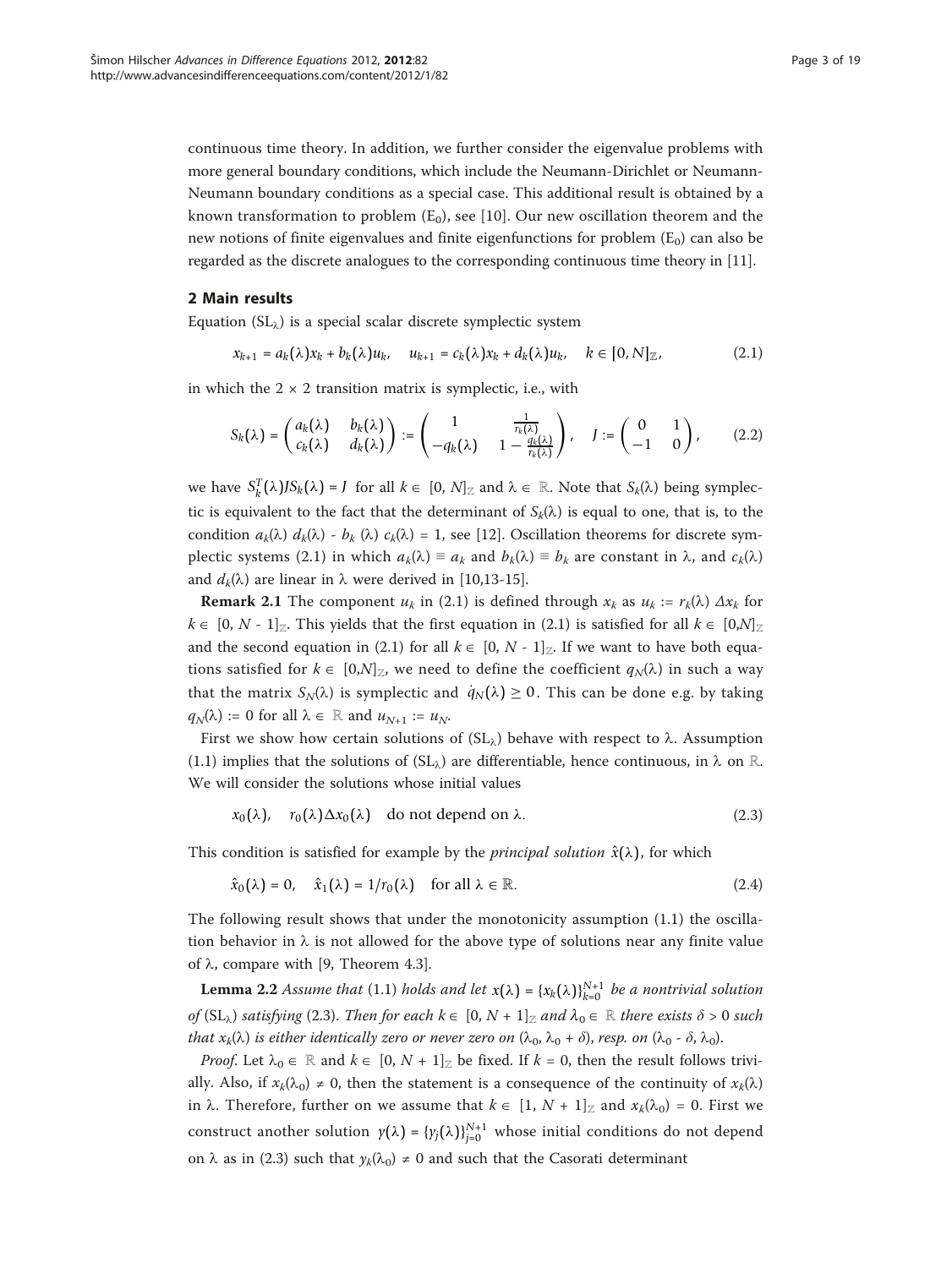$$
C[\gamma(\lambda),x(\lambda)]_j:=r_j(\lambda)\begin{vmatrix}y_j(\lambda)&x_j(\lambda)\\ \Delta y_j(\lambda)&\Delta x_j(\lambda)\end{vmatrix}=1
$$

for all  $j \in [0, N + 1]$  and  $\lambda \in \mathbb{R}$ . This means that the solutions  $y(\lambda)$  and  $x(\lambda)$  form a normalized pair of solutions of  $(SL_{\lambda})$ . The solution  $y(\lambda)$  can be constructed from the initial conditions

$$
\gamma_0(\lambda)=r_0(\lambda)\Delta x_0(\lambda)/\omega_0,\quad r_0(\lambda)\Delta \gamma_0(\lambda)=-x_0(\lambda)/\omega_0,
$$

where  $\omega_0 := x_0^2(\lambda) + r_0^2(\lambda)[\Delta x_0(\lambda)]^2$  is independent of  $\lambda$ . The choice of  $y_k(\lambda_0) = 0$  then follows from [[\[16](#page-18-0)], Proposition 4.1.1]. By the continuity of  $\gamma_k(\lambda)$  in  $\lambda$ , there exists  $\varepsilon > 0$ such that  $y_k(\lambda) \neq 0$  on  $(\lambda_0 - \varepsilon, \lambda_0 + \varepsilon)$ . For these values of  $\lambda$ , a direct calculation shows the formula

$$
\frac{\mathrm{d}}{\mathrm{d}\lambda}\left(\frac{x_k(\lambda)}{y_k(\lambda)}\right)=\frac{1}{\gamma_k^2(\lambda)}\sum_{j=0}^{k-1}\left\{\dot{q}_j(\lambda)\left|\frac{x_{j+1}(\lambda)x_k(\lambda)}{y_{j+1}(\lambda)y_k(\lambda)}\right|^2-\dot{r}_j(\lambda)\left|\frac{\Delta x_j(\lambda)x_k(\lambda)}{\Delta y_j(\lambda)y_k(\lambda)}\right|^2\right\},\,
$$

compare with [9, Lemma 4.1]. Therefore, under the assumption (1.1) the function  $z_k(\lambda) := x_k(\lambda)/y_k(\lambda)$  is nondecreasing in  $\lambda$  on  $(\lambda_0-\varepsilon, \lambda_0+\varepsilon)$ . This means that once  $z_k(\lambda_0)$  = 0, then  $z_k(\lambda)$  is either identically zero on  $(\lambda_0, \lambda_0 + \delta)$  for some  $\delta \in (0, \varepsilon)$ , or  $z_k(\lambda)$  is positive on ( $\lambda_0$ ,  $\lambda_0 + \varepsilon$ ). Similar argument applies also on the left side of  $\lambda_0$ . And since the zeros of  $z_k(\lambda)$  in  $(\lambda_0 - \varepsilon, \lambda_0 + \varepsilon)$  are exactly those of  $x_k(\lambda)$ , the result follows.

Remark 2.3 The statement of Lemma 2.2 says that for a nontrivial solution  $x(\lambda) = \{x_k(\lambda)\}_{k=0}^{N+1}$  of (SL<sub> $\lambda$ </sub>) satisfying (2.3) the quantity

$$
h_k(\lambda) := \text{rank}\, x_k(\lambda) \tag{2.5}
$$

is piecewise constant in  $\lambda$  on ℝ for every given  $k \in [0, N + 1]_Z$ .

**Remark 2.4** If a solution  $x(\lambda)$  of  $(SL_{\lambda})$  satisfies  $x_k(\lambda_0) \neq 0$  at some  $k \in [0, N + 1]_{{\mathbb{Z}}}$ and  $\lambda_0 \in \mathbb{R}$ , then there exists  $\delta > 0$  such that  $x_k(\lambda) \neq 0$  on  $(\lambda_0 - \delta, \lambda_0 + \delta)$ . Moreover, as in the proof of Lemma 2.2 we can derive for all  $\lambda \in (\lambda_0 - \delta, \lambda_0 + \delta)$  the formula

$$
\dot{p}_k(\lambda) = -\frac{\dot{r}_k(\lambda)x_k^2(\lambda)}{r_k^2(\lambda)x_{k+1}^2(\lambda)} + \frac{1}{r_k^2(\lambda)}\sum_{j=0}^{k-1} \left\{ \dot{q}_j(\lambda)x_{j+1}^2(\lambda) - \dot{r}_j(\lambda)[\Delta x_j(\lambda)]^2 \right\},
$$
\n(2.6)

compare with [9, Remarks 6.13 and 6.15], where

$$
p_k(\lambda) := \frac{x_k(\lambda)}{r_k(\lambda)x_{k+1}(\lambda)}.\tag{2.7}
$$

Identity (2.6) shows that the function  $p_k(\lambda)$  is nondecreasing in  $\lambda$  whenever it is defined, i.e., whenever  $x_{k+1}(\lambda) \neq 0$ . This monotonicity of  $p_k(\lambda)$  in  $\lambda$  is essential for deriving the oscillation theorem below. Note also that according to (1.3) we have  $p_k(\lambda) < 0$  if and only if the solution  $x(\lambda)$  has a generalized zero in  $(k, k + 1)$ .

**Remark 2.5** The uniqueness of solutions of  $SL_{\lambda}$ ) implies that a nontrivial solution  $x(\lambda)$ of  $(SL<sub>\lambda</sub>)$  cannot vanish at any two consecutive points k and  $k + 1$ . Therefore, if  $x<sub>k</sub>(\lambda) = 0$ , then  $x_{k+1}(\lambda) \neq 0$ , while if  $x_{k+1}(\lambda) = 0$ , then  $x_k(\lambda) \neq 0$ .

Let  $x(\lambda) = \{x_k(\lambda)\}_{k=0}^{N+1}$  be a nontrivial solution of  $(SL_\lambda)$  and denote by  $m_k(\lambda)$  the number of its generalized zeros in  $(k, k + 1]$ . Then  $m_k(\lambda) \in \{0,1\}$ . Our aim is to prove the following local oscillation theorem.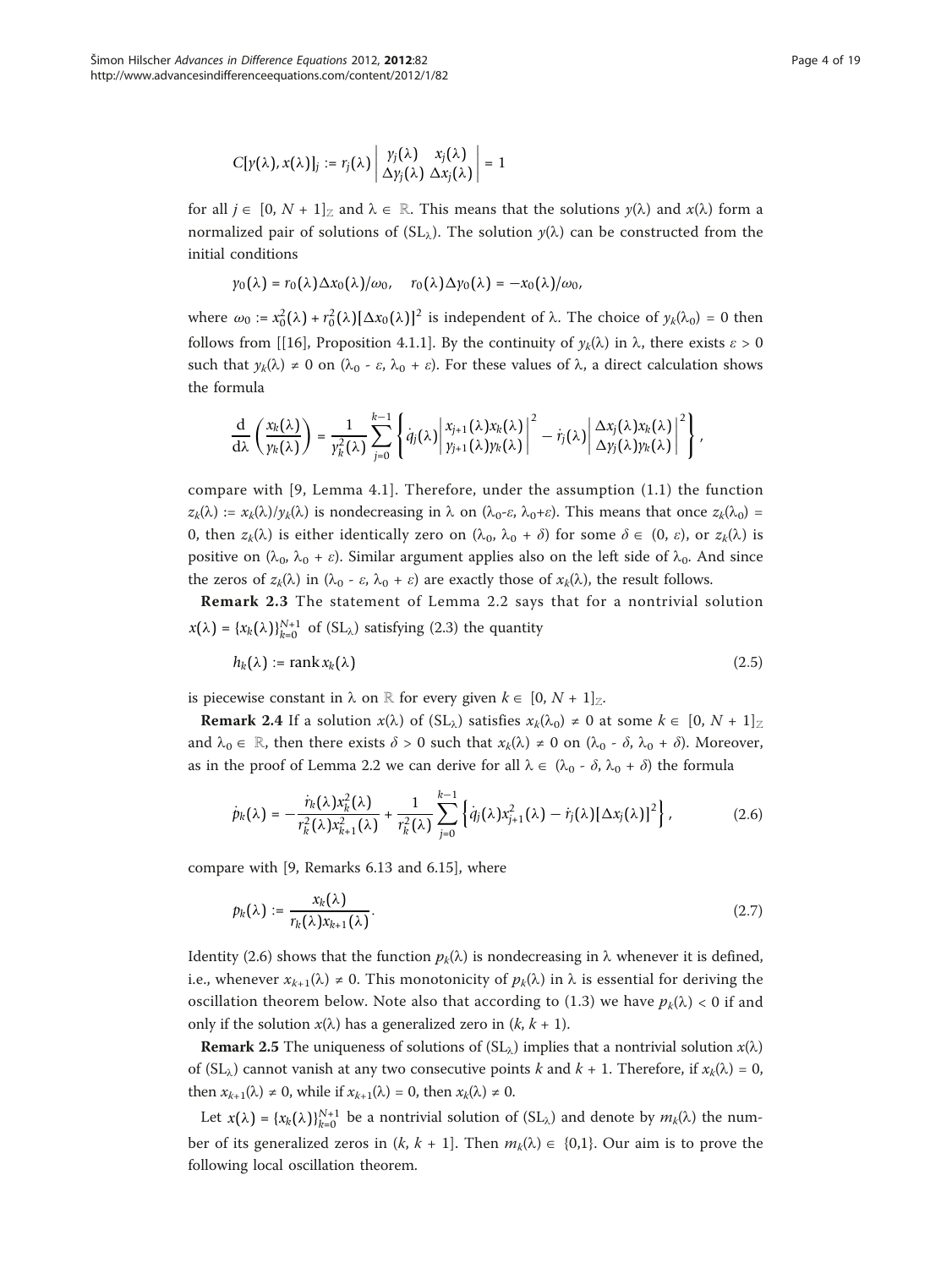**Theorem 2.6 (Local oscillation Theorem I)** Assume (1.1). Let  $x(\lambda) = \{x_k(\lambda)\}_{k=0}^{N+1}$  be a nontrivial solution of  $(SL<sub>\lambda</sub>)$  such that (2.3) holds. Fix an index  $k \in [0, N]$ <sub>Z</sub> and denote by  $m_k(\lambda)$  the number of generalized zeros of  $x(\lambda)$  in  $(k, k + 1]$ . Then  $m_k(\lambda^+)$  and  $m_k(\lambda^+)$ exist and for all  $\lambda \in \mathbb{R}$ 

$$
m_k(\lambda^+) = m_k(\lambda) \le 1, \tag{2.8}
$$

$$
m_k(\lambda^+) - m_k(\lambda^-) = h_k(\lambda) - h_k(\lambda^-) + h_{k+1}(\lambda^-) - h_{k+1}(\lambda), \qquad (2.9)
$$

where  $h_k(\lambda)$  and  $h_{k+1}(\lambda)$  are given in (2.5).

In the above formula the value of the function  $h_i(\lambda)$  is 1 if  $x_i(\lambda) \neq 0$  and it is 0 if  $x_j(\lambda) = 0$ , for  $j \in \{k, k + 1\}$ . Moreover, the notation  $h_j(\lambda)$  means the left-hand limit of the function  $h_j(\lambda)$  at the given point  $\lambda$ . Similarly, the notation  $m_k(\lambda^-)$  and  $m_k(\lambda^+)$  stands respectively for the left-hand and right-hand limits of the function  $m_k(\lambda)$  at the point  $\lambda$ .

**Proof of Theorem 2.6** Let  $k \in [0, N]_Z$  and  $\lambda_0 \in \mathbb{R}$  be given. By Remark 2.3, the limits  $h_k(\lambda_0^-)$  and  $h_{k+1}(\lambda_0^-)$  exist. We will show that the left-hand and right-hand limits of the function  $m_k(\lambda)$  at  $\lambda_0$  also exist and Equations (2.8) and (2.9) are satisfied. We split the proof into two parts depending on the rank of  $x_{k+1}(\lambda_0)$ .

Part I. Assume first that  $x_{k+1}(\lambda_0) \neq 0$ . Then there exists  $\varepsilon > 0$  such that  $x_{k+1}(\lambda) \neq 0$ for all  $\lambda \in (\lambda_0 - \varepsilon, \lambda_0 + \varepsilon)$ . This means that for these values of  $\lambda$  the point  $k + 1$  is not a generalized zero of the solution  $x(\lambda)$ . According to Remark 2.4, the function  $p_k(\lambda)$  in (2.7) is nondecreasing on  $(\lambda_0 - \varepsilon, \lambda_0 + \varepsilon)$ , and we have on this interval either  $m_k(\lambda)=1$ if  $p_k(\lambda) < 0$ , or  $m_k(\lambda) = 0$  if  $p_k(\lambda) \ge 0$ . We further distinguish the following three subcases:

 $(I-a)$   $p_k(\lambda_0) < 0$ ,  $(I-b)$   $p_k(\lambda_0) > 0$ , and  $(I-c)$   $p_k(\lambda_0) = 0$ .

In subcase (I-a), in which  $p_k(\lambda_0) < 0$  we have  $p_k(\lambda) < 0$  and  $x_k(\lambda) \neq 0$  for all  $\lambda \in (\lambda_0 - \delta,$  $\lambda_0 + \delta$  for some  $\delta \in (0, \varepsilon)$ , so that in this case  $m_k(\lambda_0) = m_k(\lambda_0^-) = m_k(\lambda_0^+) = 1$ , *h<sub>k</sub>*( $\lambda$ <sub>0</sub>) = *h<sub>k</sub>*( $\lambda$ <sub>0</sub><sup>−</sup>) = 1, and *h<sub>k+1</sub>*( $\lambda$ <sub>0</sub>) = *h<sub>k+1</sub>*( $\lambda$ <sub>0</sub><sup>−</sup>) = 1. Therefore, the equations in (2.8) and (2.9) hold as the identities  $1 = 1$  and  $0 = 0$ , respectively. Similarly in subcase (I-b), in which  $p_k(\lambda_0) > 0$ , there is  $\delta \in (0, \varepsilon)$  such that  $p_k(\lambda) > 0$  and  $x_k(\lambda) \neq 0$  for all  $\lambda \in (\lambda_0 - \delta, \varepsilon)$  $λ₀+δ$ ), so that in this case  $m_k(λ₀) = m_k(λ₀^-) = m_k(λ₀^+) = 0$ ,  $h_k(λ₀) = h_k(λ₀^-) = 1$ , and  $h_{k+1}(\lambda_0) = h_{k+1}(\lambda_0^-) = 1$ . Therefore, both Equations (2.8) and (2.9) now hold as the identity 0 = 0. In subcase (I-c), in which  $p_k(\lambda_0) = 0$ , we have  $x_k(\lambda_0) = 0$ . By Lemma 2.2, there is  $\delta \in (0, \varepsilon)$  such that one of the additional four subcases applies for the behavior of  $x_k(\lambda)$  near the point  $\lambda_0$ :

 $(I-c-i)$   $x_k(\lambda) \neq 0$  on  $(\lambda_0 - \delta, \lambda_0)$  and on  $(\lambda_0, \lambda_0 + \delta)$ ,  $(I-c-ii)$   $x_k(\lambda) \neq 0$  on  $(\lambda_0 - \delta, \lambda_0)$  and  $x_k(\lambda) \equiv 0$  on  $(\lambda_0, \lambda_0 + \delta)$ ,  $(I-c-iii)$   $x_k(\lambda) \equiv 0$  on  $(\lambda_0 - \delta, \lambda_0)$  and  $x_k(\lambda) \neq 0$  on  $(\lambda_0, \lambda_0 + \delta)$ , and (I-c-iv)  $x_k(\lambda) \equiv 0$  both on  $(\lambda_0 - \delta, \lambda_0)$  and on  $(\lambda_0, \lambda_0 + \delta)$ .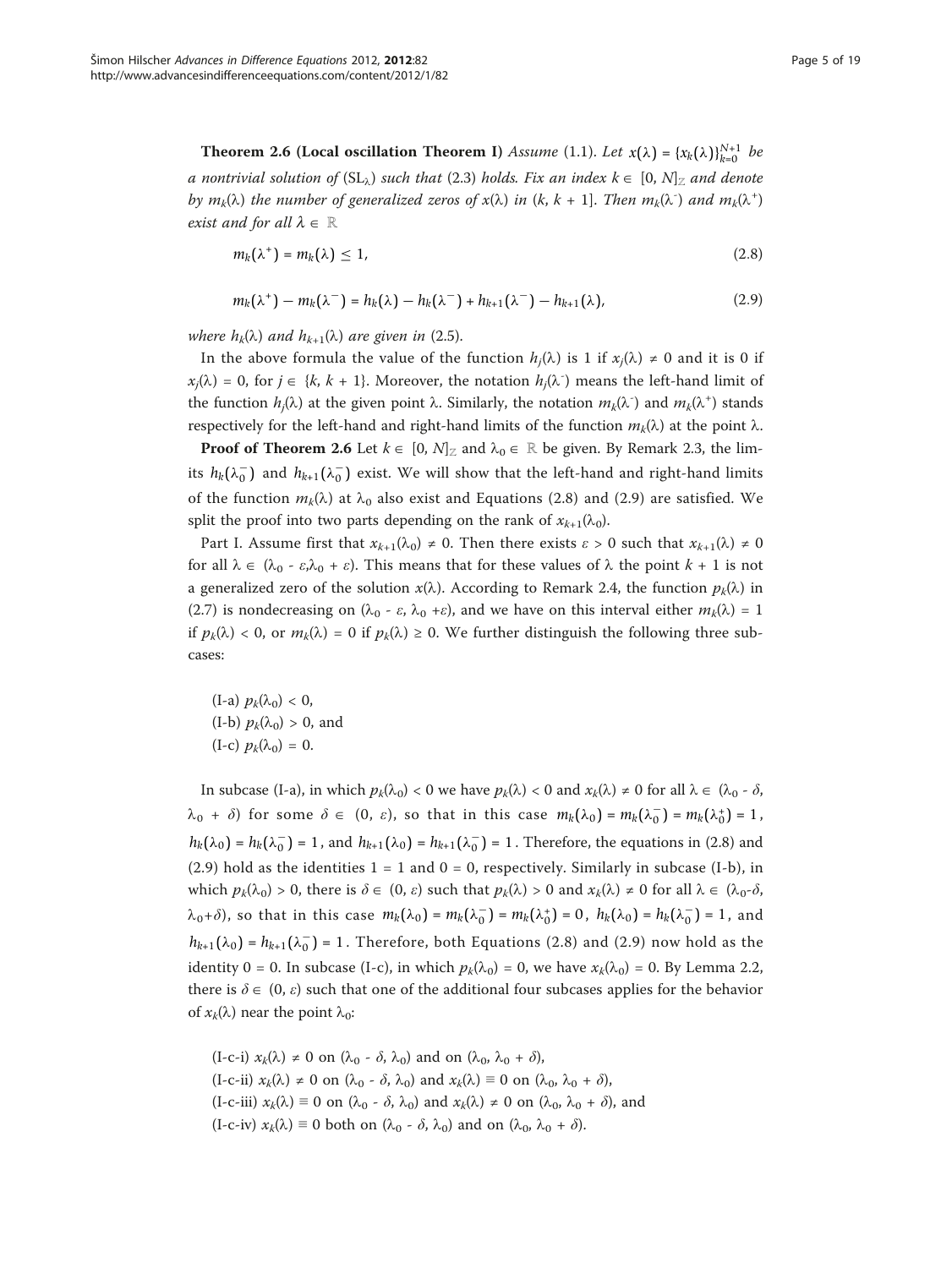In subcase (I-c-i), the function  $p_k(\lambda)$  must be nondecreasing on  $(\lambda_0, -\delta, \lambda_0 + \delta)$ , which implies that  $p_k(\lambda) < 0$  on  $(\lambda_0 - \delta, \lambda_0)$  and  $p_k(\lambda) > 0$  on  $(\lambda_0, \lambda_0 + \delta)$ . Therefore, in this case  $m_k(\lambda_0^-) = 1$ ,  $m_k(\lambda_0^+) = m_k(\lambda_0) = 0$ ,  $h_k(\lambda_0^-) = 1$ ,  $h_k(\lambda_0) = 0$ , and  $h_{k+1}(\lambda_0^-) = h_{k+1}(\lambda_0) = 1$ . This means that the equations in (2.8) and (2.9) now hold as the identities 0 = 0 and -1 = -1, respectively. In subcase (I-c-ii), the function  $p_k(\lambda)$ is nondecreasing on  $(\lambda_0 - \delta, \lambda_0]$ , which implies that  $p_k(\lambda) < 0$  on  $(\lambda_0 - \delta, \lambda_0)$  and  $p_k(\lambda) = 0$  on  $(\lambda_0, \lambda_0 + \delta)$ . Thus, as in subcase (I-c-i) we now have  $h_k(\lambda_0^-) = 1$ ,  $h_k(\lambda_0^-) = 1$   $h_k(\lambda_0) = 0$  and  $h_{k+1}(\lambda_0^-) = h_{k+1}(\lambda_0) = 1$ , so that the equations in (2.8) and (2.9) hold as the identities  $0 = 0$  and  $-1 = -1$ , respectively. In subcase (I-c-iii), the situation is similar with the result that  $p_k(\lambda)$  is nondecreasing on  $[\lambda_0, \lambda_0]$  $\lambda_0 + \delta$ , so that  $p_k(\lambda) \equiv 0$  in  $(\lambda_0 - \delta, \lambda_0]$  and  $p_k(\lambda) > 0$  on  $(\lambda_0, \lambda_0 + \delta)$ . Thus, in this case  $h_k(\lambda_0^-) = h_k(\lambda_0) = 0$ ,  $h_k(\lambda_0^-) = h_k(\lambda_0) = 0$ , and  $h_{k+1}(\lambda_0^-) = h_{k+1}(\lambda_0) = 1$ , so that both Equations (2.8) and (2.9) hold as the identity  $0 = 0$ . In the last subcase (I-c-iv), we have  $p_k(\lambda) \equiv 0$  on  $(\lambda_0 - \delta, \lambda_0 + \delta)$ , and in this case  $m_k(\lambda_0^-) = m_k(\lambda_0^+) = m_k(\lambda_0) = 0$ , *h<sub>k</sub>*( $\lambda_0^-$ ) = *h<sub>k</sub>*( $\lambda_0$ ) = 0, and *h<sub>k+1</sub>*( $\lambda_0^-$ ) = *h<sub>k+1</sub>*( $\lambda_0$ ) = 1, so that (2.8) and (2.9) hold as the identity  $0 = 0$ .

Part II. Assume that  $x_{k+1}(\lambda_0) = 0$ . Then by Remark 2.5 we have  $x_k(\lambda_0) \neq 0$ , and there exists  $\varepsilon > 0$  such that  $x_k(\lambda) = 0$  for all  $\lambda \in (\lambda_0 - \varepsilon, \lambda_0 + \varepsilon)$ . By Lemma 2.2, there is  $\delta \in$ (0,  $\varepsilon$ ) such that one of the following four subcases applies for the behavior of  $x_{k+1}(\lambda)$ near the point  $\lambda_0$ :

(II-a)  $x_{k+1}(\lambda) \neq 0$  on  $(\lambda_0 - \delta, \lambda_0)$  and on  $(\lambda_0, \lambda_0 + \delta)$ , (II-b)  $x_{k+1}(\lambda) \neq 0$  on  $(\lambda_0 - \delta, \lambda_0)$  and  $x_{k+1}(\lambda) \equiv 0$  on  $(\lambda_0, \lambda_0 + \delta)$ , (II-c)  $x_{k+1}(\lambda) \equiv 0$  on  $(\lambda_0 - \delta, \lambda_0)$  and  $x_{k+1}(\lambda) \neq 0$  on  $(\lambda_0, \lambda_0 + \delta)$ , and (II-d)  $x_{k+1}(\lambda) \equiv 0$  both on  $(\lambda_0 - \delta, \lambda_0)$  and on  $(\lambda_0, \lambda_0 + \delta)$ .

In subcase (II-a), the function  $p_k(\lambda)$  is well defined on  $(\lambda_0 - \delta, \lambda_0)$  and  $(\lambda_0, \lambda_0 + \delta)$ , so that it is nondecreasing on each of these two intervals, by Remark 2.4. Since  $x_k(\lambda_0) \neq$ 0, it follows that  $p_k(\lambda_0^-) = +\infty$  and  $p_k(\lambda_0^+) = -\infty$ , which shows that  $m_k(\lambda_0^-) = 0$  and  $m_k(\lambda_0^+) = 1$ . Since in this case we also have  $m_k(\lambda_0) = 1$  (by the definition of a generalized zero at  $k + 1$ ) and  $h_k(\lambda_0^-) = h_k(\lambda_0) = 1$ ,  $h_{k+1}(\lambda_0^-) = 1$ , and  $h_{k+1}(\lambda_0) = 0$ , it follows that the equations in (2.8) and (2.9) hold as the identity  $1 = 1$ . In subcase (II-b), the function  $p_k(\lambda)$  is well defined and nondecreasing on  $(\lambda_0 - \delta, \lambda_0)$ , so that  $p_k(\lambda_0^-) = +\infty$ , and hence  $m_k(\lambda_0^-) = 0$ . Moreover,  $h_k(\lambda_0^-) = h_k(\lambda_0) = 1$ ,  $h_{k+1}(\lambda_0^-) = 1$ ,  $h_{k+1}(\lambda_0) = 0$ , and  $m_k(\lambda_0^+) = m_k(\lambda_0) = 1$ , by the definition of a generalized zero at  $k + 1$ . This shows that in this case  $(2.8)$  and  $(2.9)$  hold again as the identity  $1 = 1$ . In subcase (II-c), we have  $m_k(\lambda_0^-) = m_k(\lambda_0) = 1$  (by the definition of a generalized zero at  $k + 1$ ),  $h_k(\lambda_0^-) = h_k(\lambda_0) = 1$ , and  $h_{k+1}(\lambda_0^-) = h_{k+1}(\lambda_0) = 0$ . Moreover, the function  $p_k(\lambda)$  is well defined and nondecreasing on  $(\lambda_0, \lambda_0 + \delta)$ , so that  $p_k(\lambda_0^+) = -\infty$ , and hence  $m_k(\lambda_0^+) = 1$ . In this case (2.8) and (2.9) hold as the identities  $1 = 1$  and  $0 = 0$ , respectively. Finally, in subcase (II-d), we have  $m_k(\lambda_0^-) = m_k(\lambda_0) = m_k(\lambda_0^+)$  (by the definition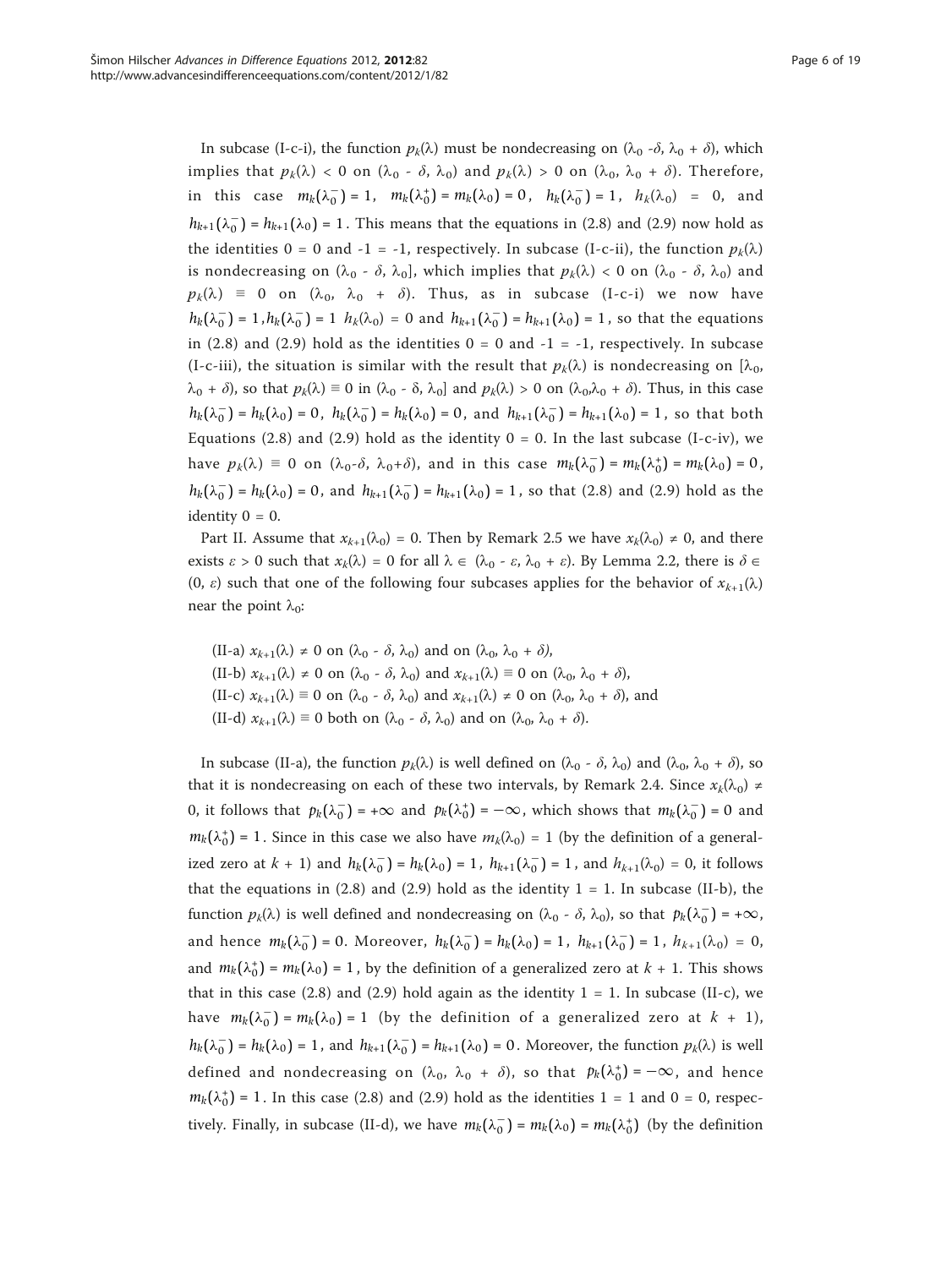of a generalized zero at  $k + 1$ ), while  $h_k(\lambda_0^-) = h_k(\lambda_0) = 1$  and  $h_{k+1}(\lambda_0^-) = h_{k+1}(\lambda_0) = 0$ . Thus, both (2.8) and (2.9) now hold as the identity  $0 = 0$ . This completes the proof.

The above result (Theorem 2.6) now leads to further oscillation theorems for the problem  $(E_0)$ . Denote by

$$
n_1(\lambda) :=
$$
 the number of generalized zeros of  $x(\lambda)$  in  $(0, N + 1]$ . (2.10)

**Theorem 2.7 (Local oscillation Theorem II)** Assume (1.1). Let  $x(\lambda) = \{x_k(\lambda)\}_{k=0}^{N+1}$  be a non-trivial solution of  $(\mathrm{SL}_\lambda)$  such that (2.3) holds. Then  $n_1(\lambda^\text{-})$  and  $n_1(\lambda^+)$  exist and for all  $\lambda \in \mathbb{R}$ 

$$
n_1(\lambda^+) = n_1(\lambda) \le N + 1,\tag{2.11}
$$

$$
n_1(\lambda^+) - n_1(\lambda^-) = h_{N+1}(\lambda^-) - h_{N+1}(\lambda) \in \{0, 1\}.
$$
 (2.12)

Hence, the function  $n_1(\lambda)$  is nondecreasing in  $\lambda$  on ℝ, the limit

$$
m := \lim_{\lambda \to -\infty} n_1(\lambda) \tag{2.13}
$$

exists with  $m \in [0, N + 1]_Z$ , so that for a suitable  $\lambda_0 < 0$  we have

$$
n_1(\lambda) \equiv m \quad \text{and} \quad h_{N+1}(\lambda^-) - h_{N+1}(\lambda) \equiv 0 \quad \text{for all } \lambda \le \lambda_0. \tag{2.14}
$$

*Proof.* The number of generalized zeros of  $x(\lambda)$  in  $(0, N + 1]$  is by definition

$$
n_1(\lambda)=\sum_{k=0}^Nm_k(\lambda),\quad \lambda\in\mathbb{R},
$$

where, as in Theorem 2.6,  $m_k(\lambda)$  is the number of generalized zeros of  $x(\lambda)$  in  $(k, k + 1]$ . The statement in (2.11) follows directly from (2.8). The expression in (2.12) is calculated by the telescope sum of the expression in (2.9). This yields that

$$
n_1(\lambda^+) - n_1(\lambda^-) = h_{N+1}(\lambda^-) - h_{N+1}(\lambda) - h_0(\lambda^-) + h_0(\lambda), \quad \lambda \in \mathbb{R}.
$$

But since by (2.3) the initial conditions of  $x(\lambda)$  do not depend on  $\lambda$ , we have  $h_0(\lambda^-)$  =  $h_0(\lambda)$  for all  $\lambda \in \mathbb{R}$ , which shows (2.12). From the two conditions (2.11) and (2.12) we then have that the function  $n_1(\lambda)$  is nondecreasing in  $\lambda$  on ℝ. Since the values of  $n_1(\lambda)$  are nonnegative integers, the limit in (2.13) exists with  $m \in \mathbb{N} \cup \{0\}$ . Consequently,  $n_1(\lambda) \equiv m$  for  $\lambda$  sufficiently negative, say for all  $\lambda \leq \lambda_0$  for some  $\lambda_0 < 0$ . Hence,  $n_1(\lambda^+)$  -  $n_1(\lambda^-) \equiv 0$  for  $\lambda \leq \lambda_0$ . Applying (2.12) once more then yields the second equation in (2.14). This completes the proof.

Now we relate the above oscillation results with the eigenvalue problem  $(E_0)$ . We say that  $\lambda_0 \in \mathbb{R}$  is a *finite eigenvalue* of (E<sub>0</sub>), provided there exists a nontrivial solution  $x(\lambda) = \{x_k(\lambda)\}_{k=0}^{N+1}$  of (E<sub>0</sub>) such that  $x_{N+1}(\lambda_0) = 0$  and

$$
x_{N+1}(\lambda) \neq 0 \quad \text{for } \lambda \text{ in some left neighborhood of } \lambda_0. \tag{2.15}
$$

Note that such a requirement is justified by Lemma 2.2. We observe that every finite eigenvalue of  $(E_0)$  is also a traditional eigenvalue, for which the "nondegeneracy condition" (2.15) is dropped. From the uniqueness of solutions of equation ( $SL_{\lambda}$ ) it then follows that  $\lambda_0$  is a finite eigenvalue of (E<sub>0</sub>) if and only if the principal solution  $\hat{x}(\lambda)$ ,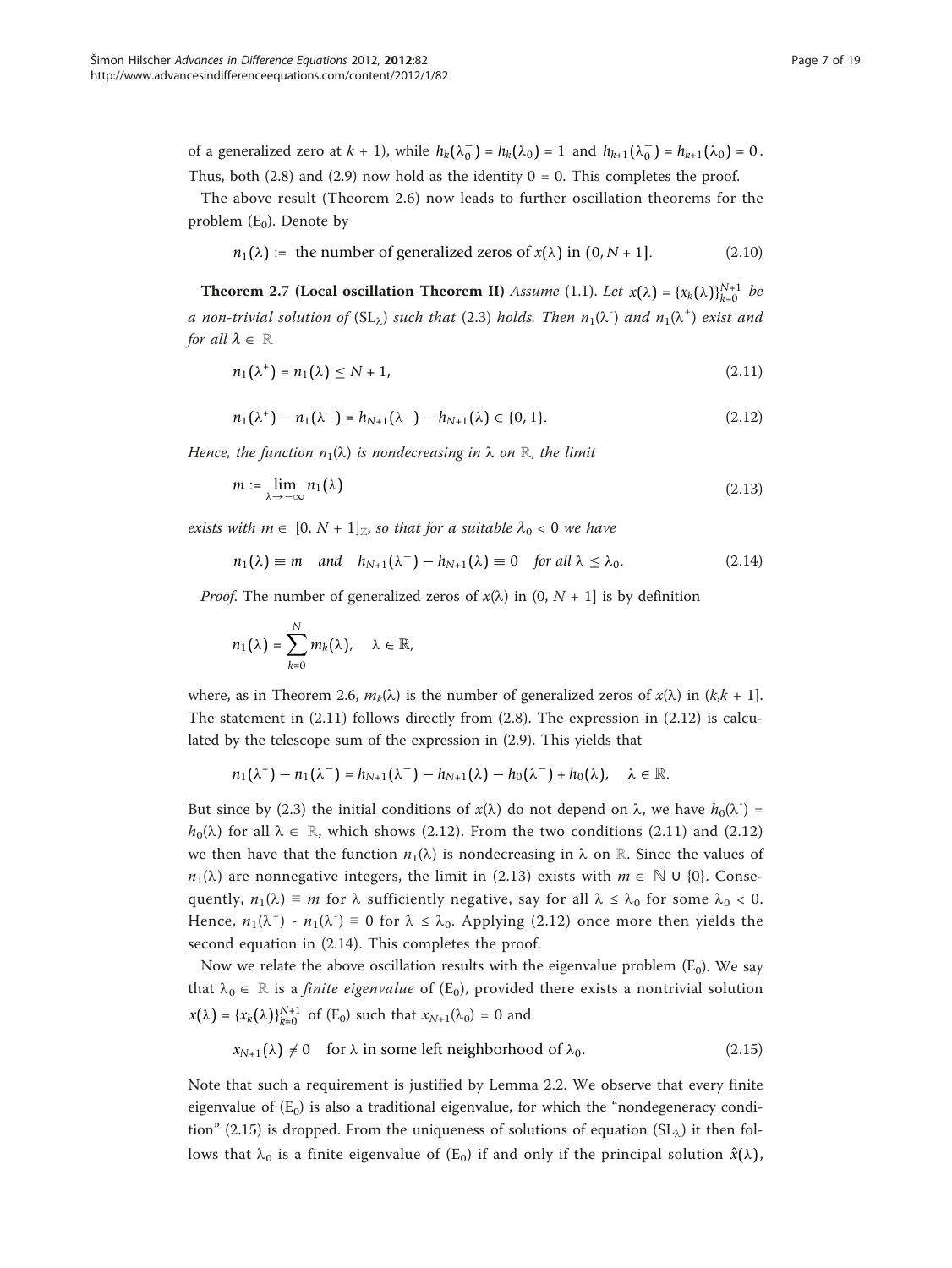see (2.4), satisfies  $\hat{x}_{N+1}(\lambda_0)=0$  and  $\hat{x}_{N+1}(\lambda) \neq 0$  for  $\lambda$  in some left neighborhood of  $\lambda_0$ . Or equivalently, the principal solution  $\hat{x}(\lambda)$  has  $h_{N+1}(\lambda_0^-) = 1$  and  $h_{N+1}(\lambda_0) = 0$ . This shows that the difference  $h_{N+1}(\lambda_0^-) - h_{N+1}(\lambda_0)$ , whenever it is positive, indicates a finite eigenvalue of problem  $(E_0)$ .

From Lemma 2.2 we obtain that under the assumption (1.1) the finite eigenvalues of  $(E_0)$  are isolated. This property was also proven for the classical eigenvalues of  $(SL_\lambda)$  in [[17\]](#page-18-0) under the strict monotonicity of  $r_k(\lambda)$  and  $q_k(\lambda)$ . Such a strict monotonicity assumption is not required in this article.

Thus, we finally arrive at the following global oscillation theorem. Set

$$
n_2(\lambda) := \text{ the number of finite eigenvalues of } (E_0) \text{ in } (-\infty, \lambda]. \tag{2.16}
$$

Then from this definition we have

$$
\begin{aligned}\nn_2(\lambda^+) &= n_2(\lambda), \\
n_2(\lambda) - n_2(\lambda^-) &= h_{N+1}(\lambda^-) - h_{N+1}(\lambda),\n\end{aligned}\n\quad \text{for all } \lambda \in \mathbb{R},\n\tag{2.17}
$$

i.e., positivity of the difference  $n_2(\lambda)$  -  $n_2(\lambda)$  indicates finite eigenvalue at  $\lambda$ .

Theorem 2.8 (Global oscillation theorem) Assume (1.1). Then for all  $\lambda \in \mathbb{R}$ 

$$
n_2(\lambda^+) = n_2(\lambda) \le 1,\tag{2.18}
$$

$$
n_2(\lambda^+) - n_2(\lambda^-) = n_1(\lambda^+) - n_1(\lambda^-) \in \{0, 1\},\tag{2.19}
$$

and there exists  $m \in [0, N + 1]_Z$  such that

$$
n_1(\lambda) = n_2(\lambda) + m \quad \text{for all } \lambda \in \mathbb{R}.
$$
 (2.20)

Moreover, for a suitable  $\lambda_0 < 0$  we have

$$
n_2(\lambda) \equiv 0 \quad \text{and} \quad n_1(\lambda) \equiv m \text{ for all } \lambda \le \lambda_0. \tag{2.21}
$$

Proof. The result follows directly from Theorem 2.7.

**Corollary 2.9** Under the assumption (1.1), the finite eigenvalues of  $(E_0)$  are isolated and bounded from below.

*Proof.* From Lemma 2.2 we know that the finite eigenvalues of  $(E_0)$  are isolated. The second statement follows from condition (2.21) of Theorem 2.8, since  $n_2(\lambda) \equiv 0$  for all  $\lambda \leq \lambda_0$  means that there are no finite eigenvalues of (E<sub>0</sub>) in the interval (-∞,  $\lambda_0$ ].

It remains to connect the above global oscillation theorem with the traditional statement saying that the  $j$ -th eigenfunction has exactly  $j$  generalized zeros in the interval  $(0, N + 1]$ . We will see that under some additional assumption the statement of this result remains exactly the same when we replace the eigenfunctions of  $(E_0)$  by its finite eigenfunctions. This additional assumption is formulated in terms of the associated discrete quadratic functional

$$
F_0(\eta,\lambda):=\sum_{k=0}^N\{r_k(\lambda)(\Delta\eta_k)^2-q_k(\lambda)\eta_{k+1}^2\},\,
$$

where  $\eta = {\eta_h}_{k=0}^{N+1}$  is a sequence such that  $\eta_0 = 0 = \eta_{N+1}$ . The functional  $F_0(\cdot, \lambda)$  is *positive*, we write  $F_0(\cdot, \lambda) > 0$ , if  $F_0(\eta, \lambda) > 0$  for every sequence  $\eta$  with  $\eta_0 = 0 = \eta_{N+1}$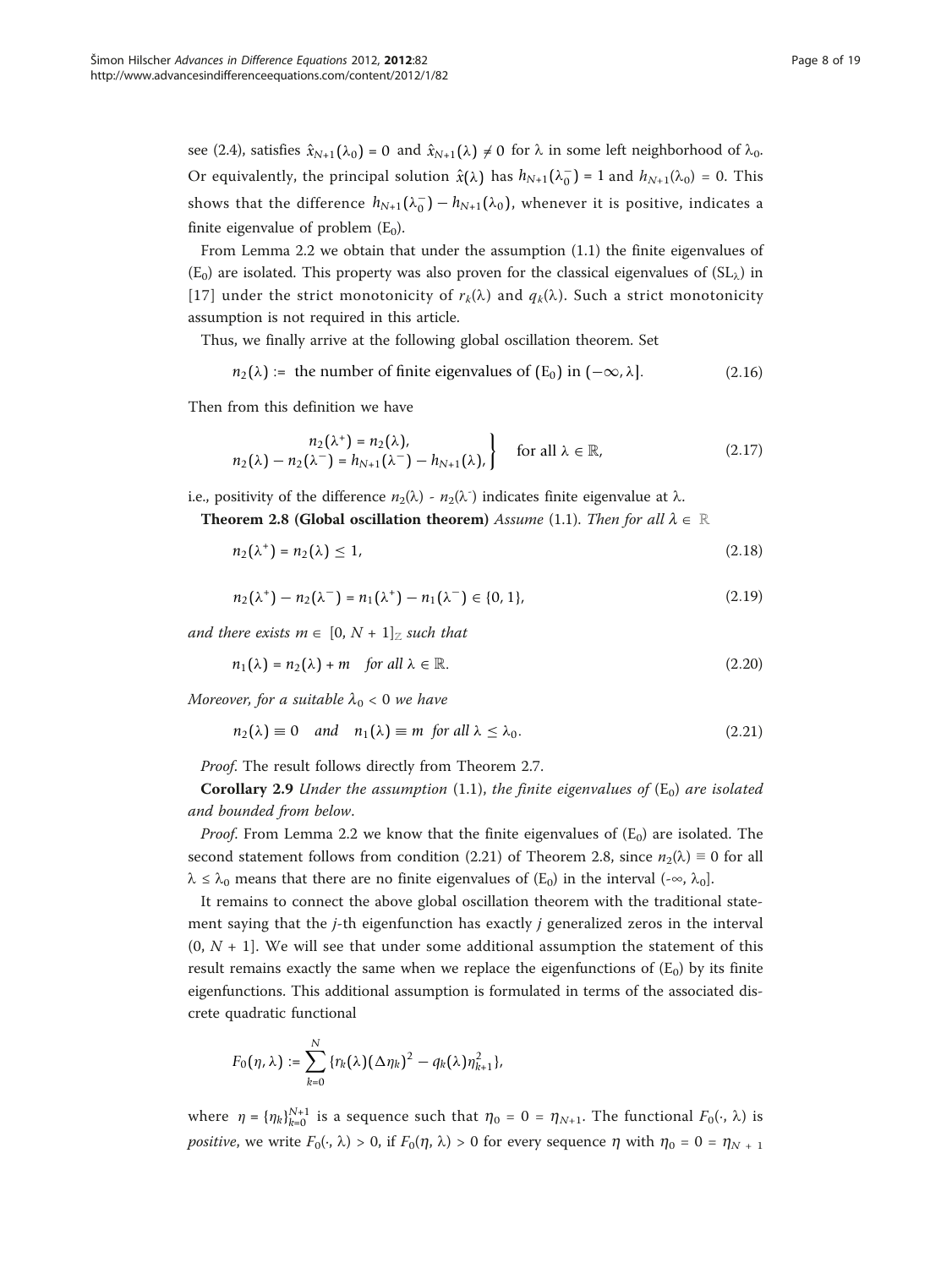and  $\eta \neq 0$ . The following auxiliary result is taken from [[[18\]](#page-18-0), Theorem 5.1], compare also with [4, Theorem 8.10].

**Proposition 2.10** Let  $\lambda_0 \in \mathbb{R}$  be fixed. The functional  $F_0(\cdot, \lambda_0)$  is positive if and only if the principal solution  $\hat{x}(\lambda_0)$  of  $(SL_{\lambda_0})$  has no generalized zeros in  $(0, N + 1]$ , i.e.,  $n_1$  $(\lambda_0) = 0.$ 

Theorem 2.11 (Oscillation theorem) Assume (1.1). Then

$$
n_1(\lambda) = n_2(\lambda) \quad \text{for all } \lambda \in \mathbb{R} \tag{2.22}
$$

if and only if there exists  $\lambda_0 < 0$  such that  $F_0(\cdot, \lambda_0) > 0$ . In this case, if  $\lambda_1 < \lambda_2 < ... < \lambda_r$ (where  $r \leq N + 1$ ) are the finite eigenvalues of  $(E_0)$  with the corresponding finite eigenfunctions  $x^{(1)},$   $x^{(2)},$  ...,  $x^{(r)},$  then for each  $j \in~\{1,...,r\}$  the finite eigenfunction  $x^{(j)}$  has exactly *j* generalized zeros in  $(0, N + 1]$ .

Note that since the finite eigenfunction  $x^{(j)}$  has  $x^{(j)}_{N+1} = 0$ , it satisfies  $x^{(j)}_N \neq 0$ , by Remark 2.5. Therefore, the point  $N + 1$  is one of the generalized zeros of  $x^{(j)}$ , and consequently the remaining j - 1 generalized zeros of  $x^{(j)}$  are in the open interval  $(0, N + 1)$ . This complies with the traditional continuous time statement.

**Proof of Theorem 2.11** If  $n_1(\lambda) = n_2(\lambda)$  for all  $\lambda \in \mathbb{R}$ , then the number m in Equation (2.20) of Theorem 2.8 is zero. This implies through condition (2.21) that  $n_1(\lambda) \equiv 0$ for all  $\lambda \leq \lambda_0$  with some  $\lambda_0 < 0$ . By Proposition 2.10, the latter condition is equivalent to the positivity of the functional  $F_0(\cdot, \lambda)$  for every  $\lambda \leq \lambda_0$ , in particular for  $\lambda = \lambda_0$ . Conversely, assume that  $F_0(\cdot, \lambda_0) > 0$  for some  $\lambda_0 < 0$ . Then  $n_1(\lambda_0) = 0$ , by Proposition 2.10, and since the function  $n_1(\cdot)$  is nondecreasing in  $\lambda$  on ℝ (see Theorem 2.7), it follows that  $n_1(\lambda) \equiv 0$  for all  $\lambda \leq \lambda_0$ . From this we see that  $m = 0$  in (2.21), and hence also in (2.20). Equality (2.22) is therefore established. Finally, assume that (2.22) holds and let  $\lambda_i$  (where  $j \in \{1,..., r\}$ ) be the j-th finite eigenvalue of (E<sub>0</sub>) with the corresponding finite eigenfunction  $x^{(j)}$ . Then  $n_2(\lambda_j) = j$  and from (2.22) we get  $n_1(\lambda_j) = j$ , i.e.,  $x^{(j)}$ has exactly *j* generalized zeros in  $(0, N + 1]$ . The proof is complete.

In the last part of this section we present certain results on the existence of finite eigenvalues of  $(E_0)$ . These results are proven in [9, Section 7] under the restriction that  $r_k(\lambda) \equiv r_k$  is constant in  $\lambda$  for every  $k \in [0, N]_Z$ , since the corresponding oscillation theorem in [9, Theorem 7.2] required that assumption. In the present article we allow  $r_k(\lambda)$  in Theorem 2.11 to be dependent on  $\lambda$ , so that the results in [9, Theorems 7.3-7.5] can be directly transferred to the equation ( $SL_{\lambda}$ ). The proofs of the three results below are identical to the proofs of [9, Theorems 7.3-7.5] and they are therefore omitted.

Theorem 2.12 (Existence of finite eigenvalues: necessary condition) Assume (1.1). If (E<sub>0</sub>) has a finite eigenvalue, then there exist  $\lambda_0$ ,  $\lambda_1 \in \mathbb{R}$  with  $\lambda_0 < \lambda_1$  and  $m \in \mathbb{N}\cup\{0\}$ such that  $n_1(\lambda) \equiv m$  for all  $\lambda \leq \lambda_0$  and  $F_0(., \lambda_1) \neq 0$ .

Theorem 2.13 (Existence of finite eigenvalues: sufficient condition) Assume (1.1). If there exist  $\lambda_0, \lambda_1 \in \mathbb{R}$  with  $\lambda_0 < \lambda_1$  such that  $F_0(\cdot, \lambda_0) > 0$  and  $F_0(\cdot, \lambda_1) \neq 0$ , then  $(E_0)$  has at least one finite eigenvalue.

Theorem 2.14 (Characterization of the smallest finite eigenvalue) Assume (1.1). Let there exist  $\lambda_0, \lambda_1 \in \mathbb{R}$  with  $\lambda_0 < \lambda_1$  such that  $F_0(\cdot, \lambda_0) > 0$  and  $F_0(\cdot, \lambda_1) \neq 0$ . Then the eigenvalue problem ( $E_0$ ) possesses a smallest finite eigenvalue  $\lambda_{\min}$ , which is characterized by any of the conditions: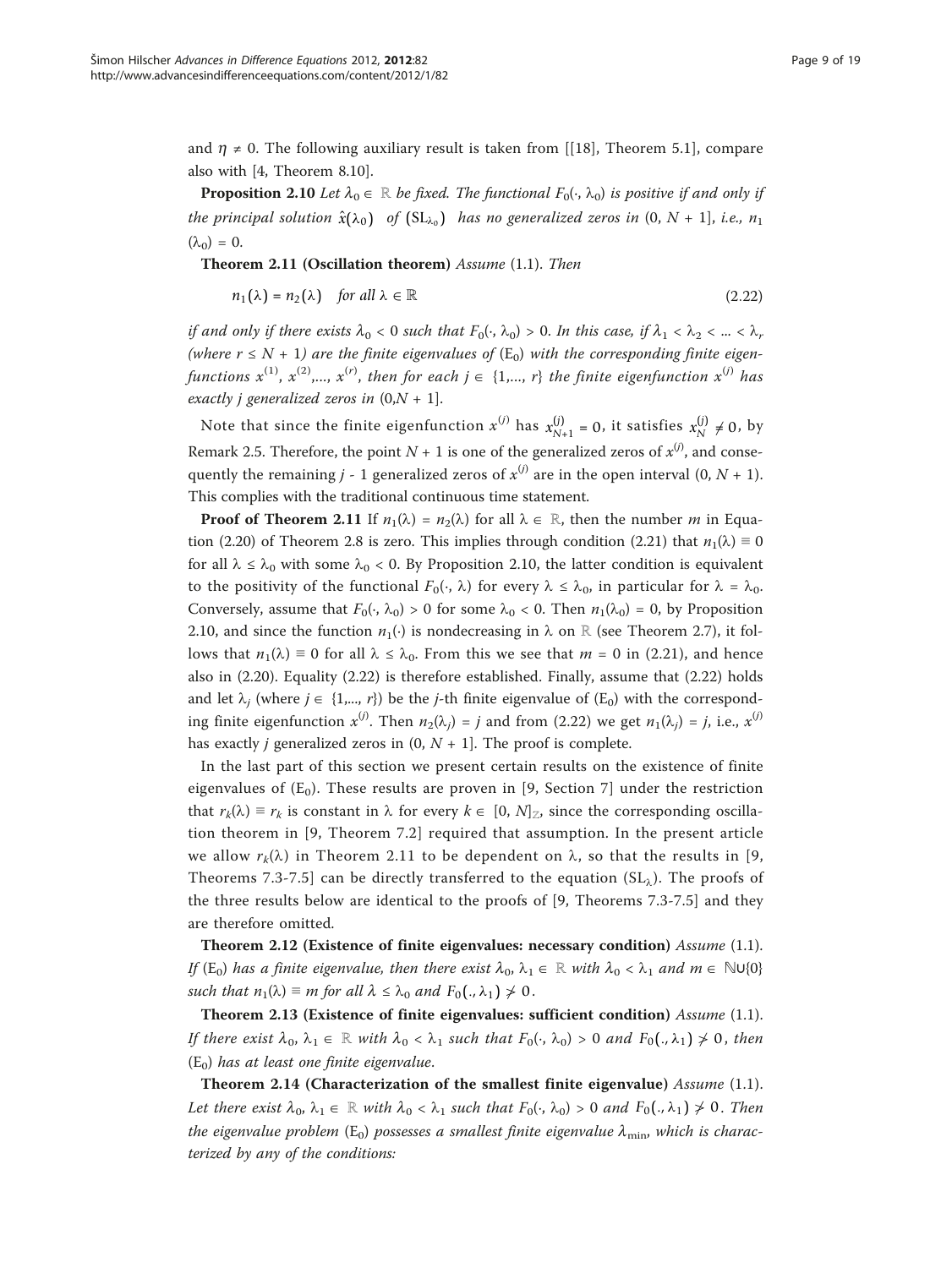$\lambda_{\min} = \sup \{ \lambda \in \mathbb{R}, F_0(., \lambda) > 0 \}, \quad \lambda_{\min} = \min \{ \lambda \in \mathbb{R}, F_0(., \lambda) \neq 0 \}.$ 

**Remark 2.15** The differentiability assumption on the coefficients  $r_k(\lambda)$  and  $q_k(\lambda)$  can be weakened without changing the statements in Theorems 2.6, 2.7 and 2.8 as follows. The functions  $r_k(\lambda)$  and  $q_k(\lambda)$  are continuous in  $\lambda$  on ℝ and differentiable in  $\lambda$  except possibly at isolated values at which the left-hand and right-hand derivatives of  $r_k(\lambda)$ and  $q_k(\lambda)$  exist finite (i.e., there may be a corner at such points). In this case we replace the quantities  $\dot{r}_k(\lambda)$  and  $\dot{q}_k(\lambda)$  by the corresponding one sided limits  $\dot{r}_k(\lambda^-)$ ,  $\dot{r}_k(\lambda^+)$ and  $\dot{q}_k(\lambda^-), \dot{q}_k(\lambda^+)$ .

**Remark 2.16** The methods of this article allow to study the eigenvalue problem  $(E_0)$ when the spectral parameter  $\lambda$  is restricted to some compact interval [a, b] only. In this case, using Remark 2.15, we may extend the coefficient  $r_k(\lambda)$  by the constant  $r_k(a)$ for  $\lambda \in (-\infty, a)$ , and by the constant  $r_k(b)$  for  $\lambda \in (b, \infty)$ , and similarly the coefficient  $q_k(\lambda)$ . After such an extension of  $r_k(\lambda)$  and  $q_k(\lambda)$ , the finite eigenvalues of (E<sub>0</sub>) belong to the interval  $(a, b)$  (if there is a finite eigenvalue at all).

Remark 2.17 One of the referees pointed out the article [\[19](#page-18-0)], in which the authors study spectral properties of the Jacobi matrices associated with the eigenvalue problem  $(E_0)$  for two Jacobi equations of the form

$$
s_{k+1}x_{k+2}-t_{k+1}x_{k+1}+s_kx_k=\lambda x_{k+1}
$$

with  $s_k \neq 0$  in terms of the generalized zeros of a weighted Wronskian of their specific solutions. As the results in [\[19\]](#page-18-0) are proven under the linear dependence on  $\lambda$  as in (1.2), it is an interesting topic to extend such results to general nonlinear dependence on  $\lambda$ , i.e., to Jacobi equations

$$
s_{k+1}(\lambda)x_{k+2}-t_{k+1}(\lambda)x_{k+1}+s_k(\lambda)x_k=0
$$

with  $s_k(\lambda) \neq 0$ , compare also with [\[6](#page-18-0)] and [9, Example 7.8].

## 3 Eigenvalue problem with variable endpoints

In this section we consider more general boundary conditions than the Dirichlet endpoints in problem  $(E_0)$ . Our aim is to establish the oscillation theorems for the variable initial endpoint, i.e., for the boundary conditions

$$
\alpha x_0 + \beta r_0(\lambda) \Delta x_0 = 0, \quad x_{N+1} = 0,
$$
\n
$$
(3.1)
$$

where  $\alpha$ ,  $\beta \in \mathbb{R}$  are, without loss of generality, such that  $\alpha^2 + \beta^2 = 1$  and  $\alpha \ge 0$ . Boundary conditions (3.1) contain as a special case the Dirichlet endpoints  $x_0 = 0 = x_N$  $_{+1}$  as in the previous section (upon taking  $\alpha = 1$  and  $\beta = 0$ ), or the Neumann-Dirichlet boundary conditions  $\Delta x_0 = 0 = x_{N+1}$  (upon taking  $\alpha = 0$  and  $\beta = 1$ ), or other combinations. One possibility to study the eigenvalue problem

$$
(SL_{\lambda}) , \quad \lambda \in \mathbb{R}, \quad (3.1)
$$

is to transform (3.2) into a problem with the Dirichlet endpoints and apply to this transformed problem the results from Section 2. This technique has been successfully used in the literature in this context, see e.g. [\[10,20](#page-18-0),[21\]](#page-18-0), and it will be utilized also in the present article. Define the *natural solution*  $\bar{x}(\lambda) = {\{\bar{x}_k(\lambda)\}}_{k=0}^{N+1}$  of equation  $(S_{\lambda})$ associated with boundary conditions (3.1) as the solution starting with the initial values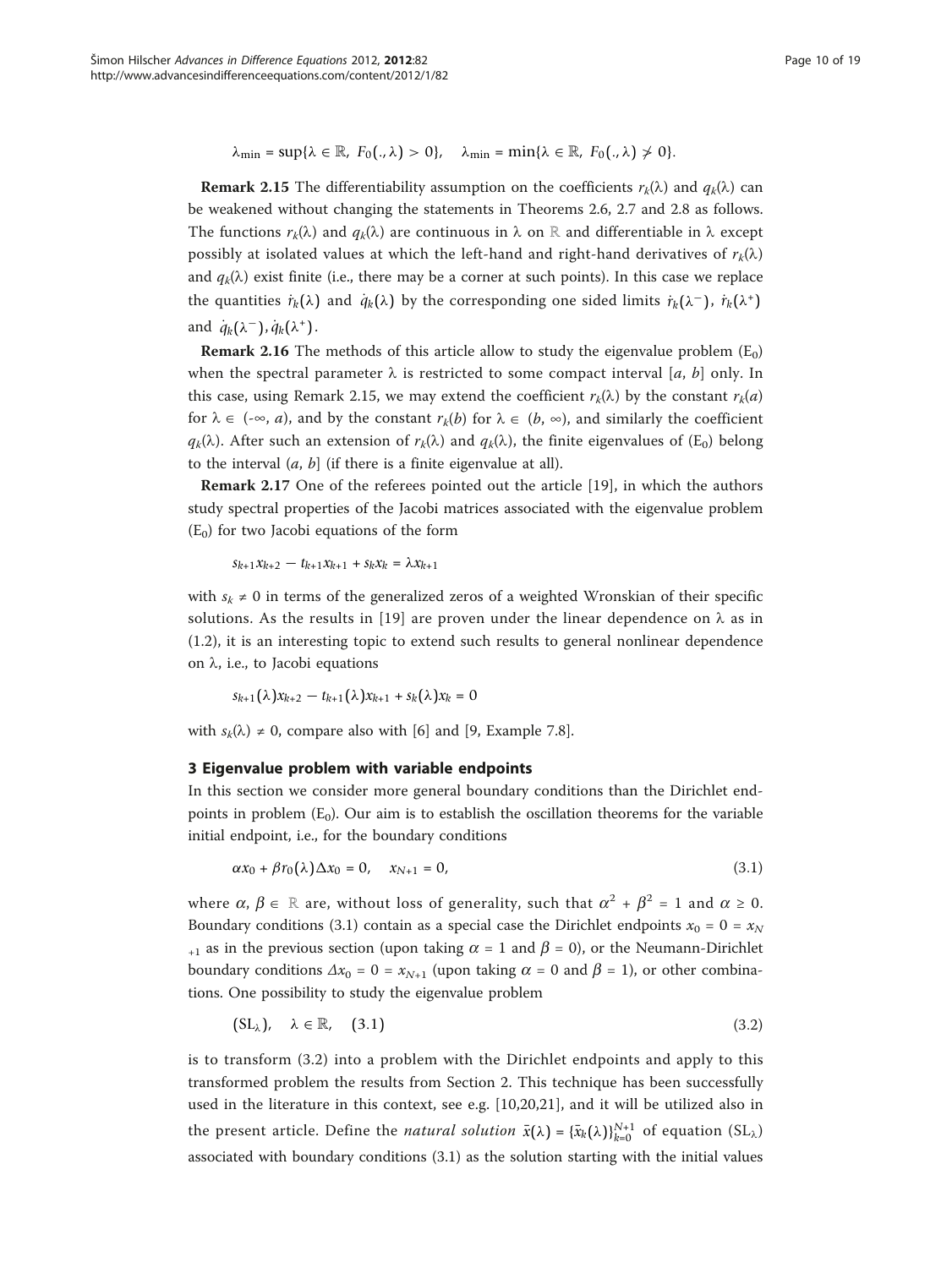$$
\bar{x}_0(\lambda) \equiv -\beta, \quad r_0(\lambda)\Delta\bar{x}_0(\lambda) \equiv \alpha, \quad \text{for all } \lambda \in \mathbb{R}.
$$

Since  $\alpha$  and  $\beta$  cannot be simultaneously zero, it follows that  $\bar{x}(\lambda)$  is a nontrivial solution of  $(SL<sub>\lambda</sub>)$  and satisfies the initial boundary condition in (3.1). And similarly to the Dirichlet endpoints case in Section 2, in which the natural solution  $\bar{x}(\lambda)$  reduces to the principal solution  $\hat{x}(\lambda)$ , the finite eigenvalues of (3.2) will be determined by the behavior of  $\bar{x}_{N+1}(\lambda)$  in  $\lambda$ . We say that  $\lambda_0 \in \mathbb{R}$  is a *finite eigenvalue of* (3.2), if  $\bar{x}_{N+1}(\lambda_0)=0$  and  $\bar{x}_{N+1}(\lambda) \neq 0$  in some left neighborhood of  $\lambda_0$ . As before, denote by

- $n_1(\lambda)$  := the number of generalized zeros of  $\bar{x}(\lambda)$  in  $(0, N + 1]$ , (3.4)
- $n_2(\lambda)$  := the number of finite eigenvalues of (3.2) in ( $-\infty$ ,  $\lambda$ ]. (3.5)

The following result is an extension of Theorem 2.8 to problem (3.2).

**Theorem 3.1 (Global oscillation theorem)** Assume that  $(1.1)$  is satisfied. Then with  $n_1(\lambda)$  and  $n_2(\lambda)$  defined in (3.4)-(3.5), conditions (2.18) and (2.19) hold for all  $\lambda \in \mathbb{R}$ , and there exist  $m \in [0,N + 1]_{{\mathbb{Z}}}$  and  $\lambda_0 < 0$  such that (2.20) and (2.21) are satisfied.

*Proof. If*  $\beta = 0$ , then  $\alpha = 1$  and the result is contained in Theorem 2.8. Therefore, we assume further on that  $\beta \neq 0$ . We extend the interval [0,  $N + 1$ ]<sub>Z</sub> by the point  $k = -1$ to get an equivalent eigenvalue problem on the interval [-1,  $N + 1$ ]<sub>Z</sub> with the Dirichlet endpoints  $x_{-1} = 0 = x_{N+1}$ . This is done as follows. We put

$$
r_{-1}(\lambda) := -1/\beta
$$
 and  $q_{-1}(\lambda) := (\alpha - 1)/\beta$  for all  $\lambda \in \mathbb{R}$ ,

and consider the extended Sturm-Liouville difference equation

$$
\Delta(r_k(\lambda)\Delta x_k)+q_k(\lambda)x_{k+1}=0, \quad k\in[-1,N-1]_{{\mathbb Z}}.\tag{S L}^{\text{ext}}_{\lambda}
$$

Since  $r_{-1}(\lambda) \neq 0$  and  $\dot{r}_{-1}(\lambda) = \dot{q}_{-1}(\lambda) = 0$  for all  $\lambda \in \mathbb{R}$ , and since (1.1) is assumed, it follows that the coefficients  $r_k(\lambda)$  for  $k \in [-1, N]_{\mathbb{Z}}$  and  $q_k(\lambda)$  for  $k \in [-1, N - 1]_{\mathbb{Z}}$  of  $(SL_{\lambda}^{ext})$  satisfy the main assumptions in Section 1. Consequently, the eigenvalue problem (3.2) is equivalent to the extended eigenvalue problem

$$
\left(SL_{\lambda}^{\text{ext}}\right), \quad \lambda \in \mathbb{R}, \quad x_{-1} = 0 = x_{N+1}.\tag{3.6}
$$

Consider the principal solution  $\hat{x}^{\text{ext}}(\lambda)$  of the extended equation (SL<sub> $^{\text{ext}}_{\lambda}$ </sub>), which starts with the initial values  $\hat{x}_{-1}^{\text{ext}}(\lambda) = 0$  and  $r_{-1}(\lambda)\Delta \hat{x}_{-1}^{\text{ext}}(\lambda) = 1$ , i.e.,  $\hat{x}_0^{\text{ext}}(\lambda) = -\beta$ . From equation (SL<sup>ext</sup>) at  $k = -1$  we then get  $r_0(\lambda) \Delta \hat{x}_{-1}^{\text{ext}}(\lambda) = \alpha$ . This shows that the principal solution  $\hat{x}^{\text{ext}}(\lambda)$  of  $(SL_{\lambda}^{\text{ext}})$  coincides on  $[0, N + 1]_{{\mathbb{Z}}}$  with the natural solution  $\bar{x}(\lambda)$ of  $(SL_{\lambda})$ . Moreover, since the principal solution  $\hat{x}^{\text{ext}}(\lambda)$  does not have a generalized zero in (-1,0], it follows that the number of generalized zeros of  $\hat{x}^{\text{ext}}(\lambda)$  in (-1, N + 1] is the same as the number of generalized zeros of  $\bar{x}(\lambda)$  in  $(0, N + 1]$ . This shows that the definitions of  $n_1(\lambda)$  in (2.10) and (3.4) coincide, and the definitions of  $n_2(\lambda)$  in (2.16) and (3.5) coincide as well. The result then follows from Theorem 2.8 applied to eigenvalue problem (3.6).

Remark 3.2 Note that the transformation in the proof of Theorem 3.1 is different from the transformation in [[10](#page-18-0)]. The transition matrices  $S_{-1}(\lambda)$  in the above proof and in [[10\]](#page-18-0) have respectively the form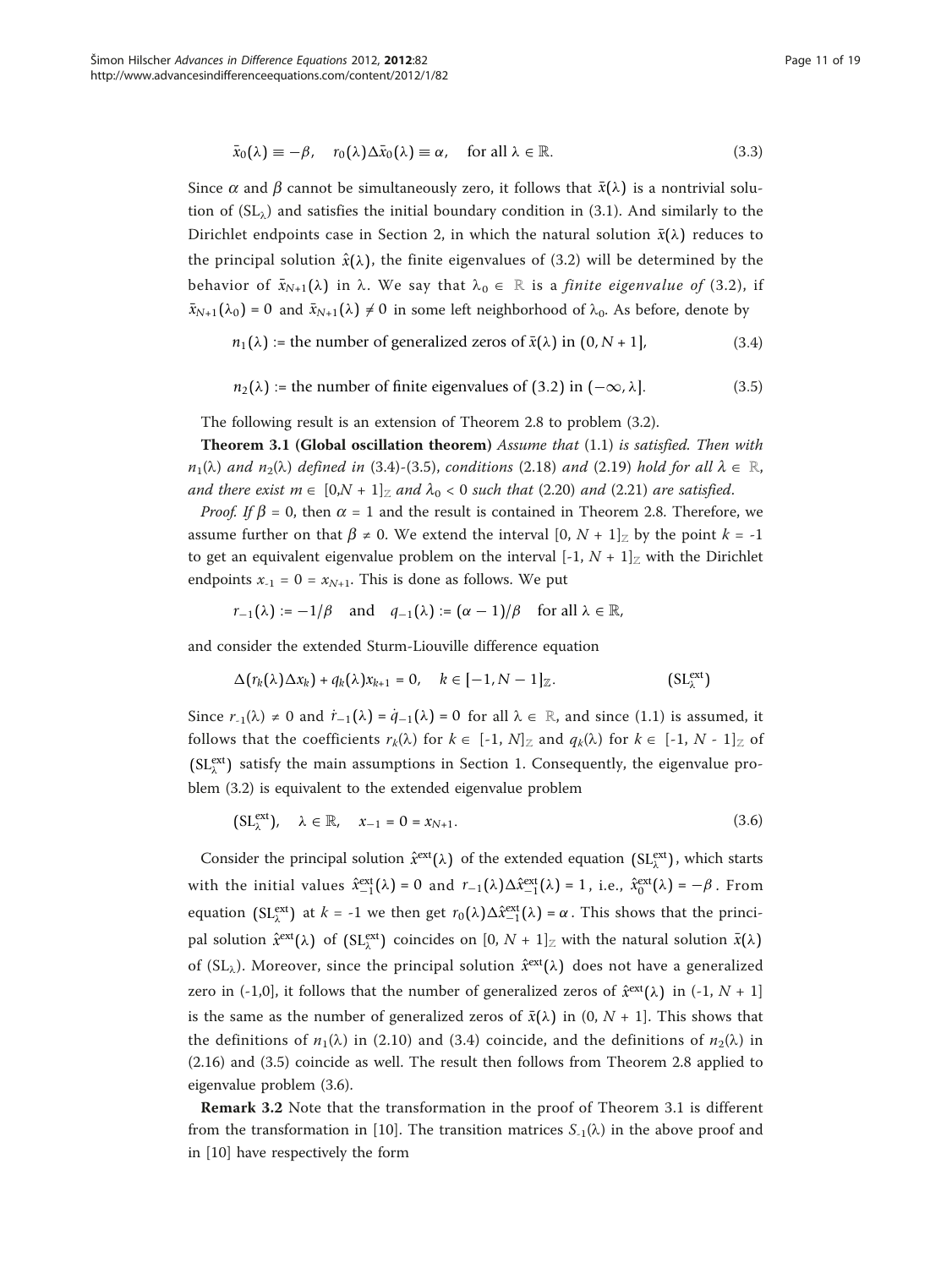$$
S_{-1}(\lambda) = \begin{pmatrix} 1 & -\beta \\ (1-\alpha)/\beta & \alpha \end{pmatrix}, \quad S_{-1}(\lambda) = \begin{pmatrix} \alpha & -\beta \\ \beta & \alpha \end{pmatrix}.
$$

We can see that the second one does not in general correspond to a Sturm-Liouville difference equation, while the first one always does, compare with (2.2).

The methods of this article in combination with the result in [9, Theorem 6.1] allow to study the eigenvalue problems with more general separated boundary conditions

$$
\alpha x_0 + \beta r_0(\lambda) \Delta x_0 = 0, \quad \gamma x_{N+1} + \delta r_N(\lambda) \Delta x_N = 0,
$$
\n(3.7)

where  $\alpha$ ,  $\beta$ ,  $\gamma$ ,  $\delta \in \mathbb{R}$  satisfy, without loss of generality,

$$
\alpha^2 + \beta^2 = 1, \quad \gamma^2 + \delta^2 = 1, \quad \alpha \ge 0, \quad \gamma \ge 0.
$$
 (3.8)

Boundary conditions (3.7) contain as a special case for example the Neumann-Neumann boundary conditions  $\Delta x_0 = 0 = \Delta x_N$  (upon taking  $\alpha = \gamma = 0$  and  $\beta = \delta = 1$ ). The proof is based on the transformation of the final endpoint condition in (3.7) to the Dirichlet endpoint  $x_{N+2} = 0$ , which was suggested in [[10\]](#page-18-0). This transformation, however, leads to a symplectic eigenvalue problem as in [9, Section 6], and not to a Sturm-Liouville eigenvalue problem as in Sections 1 and 2 in this article. Therefore, the statement of Theorem 3.1 extends–indirectly via [9, Theorem 6.1]–to boundary conditions (3.7) as follows. Consider the eigenvalue problem

$$
(SL_{\lambda}) , \quad \lambda \in \mathbb{R}, \quad (3.7)
$$

and define the quantity

$$
\Lambda\big(\lambda\big):=\gamma\bar{x}_{N+1}\big(\lambda\big)+\delta r_N\big(\lambda\big)\Delta\bar{x}_N\big(\lambda\big),\quad \lambda\in\mathbb{R},
$$

where  $\bar{x}(\lambda)$  is the natural solution of (SL<sub> $\lambda$ </sub>), i.e., (3.3) holds. We say that  $\lambda_0 \in \mathbb{R}$  is a *finite eigenvalue* of the eigenvalue problem (3.9), if  $\Lambda(\lambda_0) = 0$  and  $\Lambda(\lambda) \neq 0$  in some left neighborhood of  $\lambda_0$ . Note that for boundary conditions (3.1) we have  $\Lambda(\lambda) = \hat{x}_{N+1}(\lambda)$ , and for Dirichlet endpoints we have  $\Lambda(\lambda) = \hat{x}_{N+1}(\lambda)$ , so that the above definition of finite eigenvalues of (3.9) agrees with the corresponding definitions for problems (3.2) and  $(E_0)$ . Note that similarly to  $(2.17)$  the difference

$$
n_2(\lambda) - n_2(\lambda^-) = h(\lambda^-) - h(\lambda), \quad \text{where } h(\lambda) := \text{rank }\Lambda(\lambda), \tag{3.10}
$$

indicates a finite eigenvalue of problem (3.9). Denote by

 $n_2(\lambda)$  := the number of finite eigenvalues of (3.9) in  $(-\infty, \lambda]$ , (3.11)

$$
s(\lambda) := \begin{cases} 1, & \text{when } \delta \neq 0, \ \bar{x}_{N+1}(\lambda) \neq 0, \text{ and } \delta \bar{x}_{N+1}(\lambda) \land (\lambda) \leq 0, \\ 0, & \text{otherwise.} \end{cases} \tag{3.12}
$$

The following result is an extension of Theorem 3.1 to problem (3.9).

Theorem 3.3 (Global oscillation theorem) Assume (1.1) and (3.8) are satisfied. Then with  $n_1(\lambda)$ ,  $n_2(\lambda)$ ,  $s(\lambda)$  defined in (3.4), (3.11), (3.12) conditions (2.18) and

$$
n_2(\lambda^+) - n_2(\lambda^-) = n_1(\lambda^+) - n_1(\lambda^-) + s(\lambda^+) - s(\lambda^-) \in \{0, 1\}
$$
\n(3.13)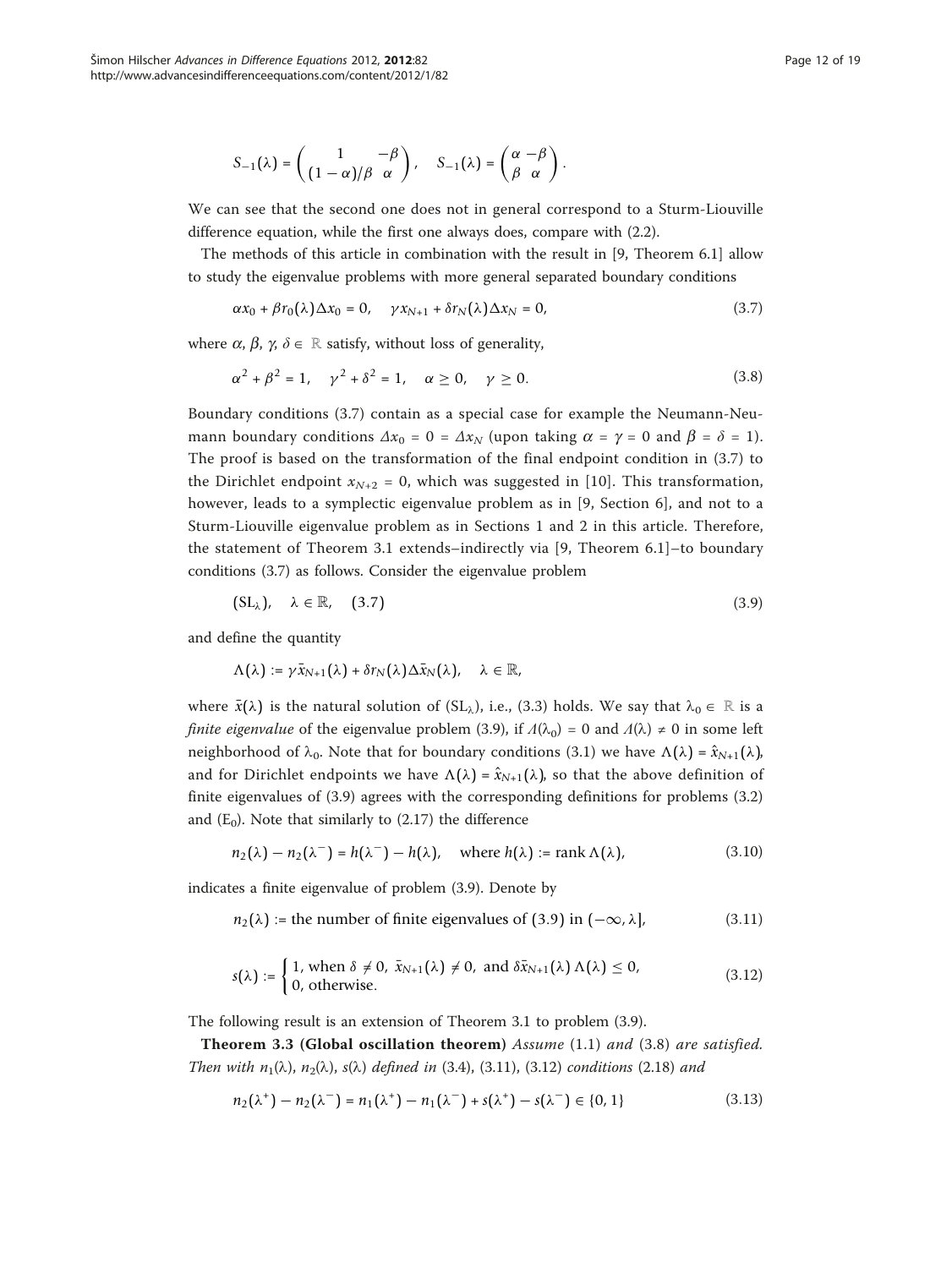hold for all  $\lambda \in \mathbb{R}$ , and there exist  $m \in [0, N + 2]$ <sub>Z</sub> and  $\lambda_0 < 0$  such that

$$
n_1(\lambda) + s(\lambda) = n_2(\lambda) + m \quad \text{for all } \lambda \in \mathbb{R}, \tag{3.14}
$$

$$
n_2(\lambda) \equiv 0 \quad \text{and} \quad n_1(\lambda) + s(\lambda) \equiv m \text{ for all } \lambda \le \lambda_0. \tag{3.15}
$$

*Proof.* We define for all  $\lambda \in \mathbb{R}$ 

$$
S_{N+1}(\lambda) := \begin{pmatrix} a_{N+1}(\lambda) & b_{N+1}(\lambda) \\ c_{N+1}(\lambda) & d_{N+1}(\lambda) \end{pmatrix} \equiv \begin{pmatrix} \gamma & \delta \\ -\delta & \gamma \end{pmatrix}.
$$
 (3.16)

Then the matrix  $S_{N+1}(\lambda)$  is symplectic and independent of  $\lambda$ . We extend the natural solution  $\bar{x}(\lambda)$  to  $k = N + 2$  by setting

$$
\bar{x}_{N+2}(\lambda) := \Lambda(\lambda), \quad \bar{u}_{N+2}(\lambda) := -\delta \bar{x}_{N+1}(\lambda) + \gamma \bar{u}_{N+1}(\lambda), \tag{3.17}
$$

where  $\bar{u}_{N+1}(\lambda) = \bar{u}_N(\lambda) = r_N(\lambda) \Delta \bar{x}_N(\lambda)$ , see Remark 2.1. Then (3.17) is the unique extension of  $\bar{x}(\lambda)$  to  $k = N + 2$ , given the coefficient matrix  $S_{N+1}(\lambda)$  in (3.16). It follows that  $\lambda_0 \in \mathbb{R}$  is a finite eigenvalue of problem (3.9) if and only if it is a finite eigenvalue of the extended symplectic eigenvalue problem

$$
(S_\lambda),\quad \lambda\in\mathbb{R},\quad \alpha x_0+\beta u_0=0,\quad x_{N+2}=0,
$$

where  $(S_{\lambda})$  is the discrete symplectic system  $z_{k+1} = S_k(\lambda)z_k$  for  $k \in [0, N + 1]_Z$  corresponding to  $(SL<sub>\lambda</sub>)$  and (3.17), i.e., the matrix  $S_k(\lambda)$  is defined by (2.2) for all  $k \in [0,N]_{\mathbb{Z}}$ and  $S_{N+1}(\lambda)$  is given by (3.16). Let  $m_k(\lambda)$  for  $k \in [0, N+1]_Z$  denote the number of focal points of  $(\bar{x}(\lambda), \bar{u}(\lambda))$  in  $(k, k + 1]$  according to [15, Definition 1], see also [9, Equation (3.9)]. Then, by (2.2) and (1.3), the number  $m_k(\lambda)$  indicates a generalized zero in  $(k, k + 1]$  when  $k \in [0, N]_Z$ . Hence, by Theorem 2.6, Equations (2.8) and (2.9) hold for every  $k \in [0, N]_Z$ . Moreover, since the coefficient  $b_{N+1}(\lambda) = \delta$  is constant in  $\lambda$ , it follows by [9, Theorem 6.1] that Equations (2.8) and (2.9) hold also for  $k = N + 2$ , where

 $h_{N+2}(\lambda) := \text{rank } \bar{x}_{N+2}(\lambda) = \text{rank } \Lambda(\lambda) = h(\lambda).$ 

Upon analyzing [15, Definition 1], it is not difficult to see that  $m_{N+1}(\lambda) \in \{0, 1\}$  and that it is nonzero only when the three conditions  $\delta \neq 0$  and  $\bar{x}_{N+1}(\lambda) \neq 0$  and  $\delta \bar{x}_{N+1}(\lambda) \Lambda(\lambda) \leq 0$  are simultaneously satisfied. That is, we have  $m_{N+1}(\lambda) = s(\lambda)$ . By telescope summation for  $k \in [0, N + 1]$ <sub>Z</sub>, we then obtain as in the proof of Theorem 2.7 the formulas

$$
n_1(\lambda^+) + s(\lambda^+) = n_1(\lambda) + s(\lambda), \qquad (3.18)
$$

$$
n_1(\lambda^+) + s(\lambda^+) - n_1(\lambda^-) - s(\lambda^-) = h(\lambda^-) - h(\lambda). \tag{3.19}
$$

Combining (3.19) with (3.10) now yields the statement in (3.13). Since by (3.18) and (3.13) the function  $n_1(\lambda) + s(\lambda)$  is right continuous and nondecreasing in  $\lambda$  on ℝ with values in  $[0,N+2]_Z$ , it follows that its limit m at -∞ exists with  $m \in [0, N+2]_Z$  and  $n_1(\lambda) + s(\lambda) \equiv m$  for all  $\lambda \leq \lambda_0$  for a suitable  $\lambda_0 < 0$ . Moreover, from (3.13) we know that the jumps in  $n_2(\lambda)$  and  $n_1(\lambda) + s(\lambda)$  are always the same, which yields that identity (3.14) holds. This in turn implies that  $n_2(\lambda) \equiv 0$  for all  $\lambda \leq \lambda_0$ . The proof is complete.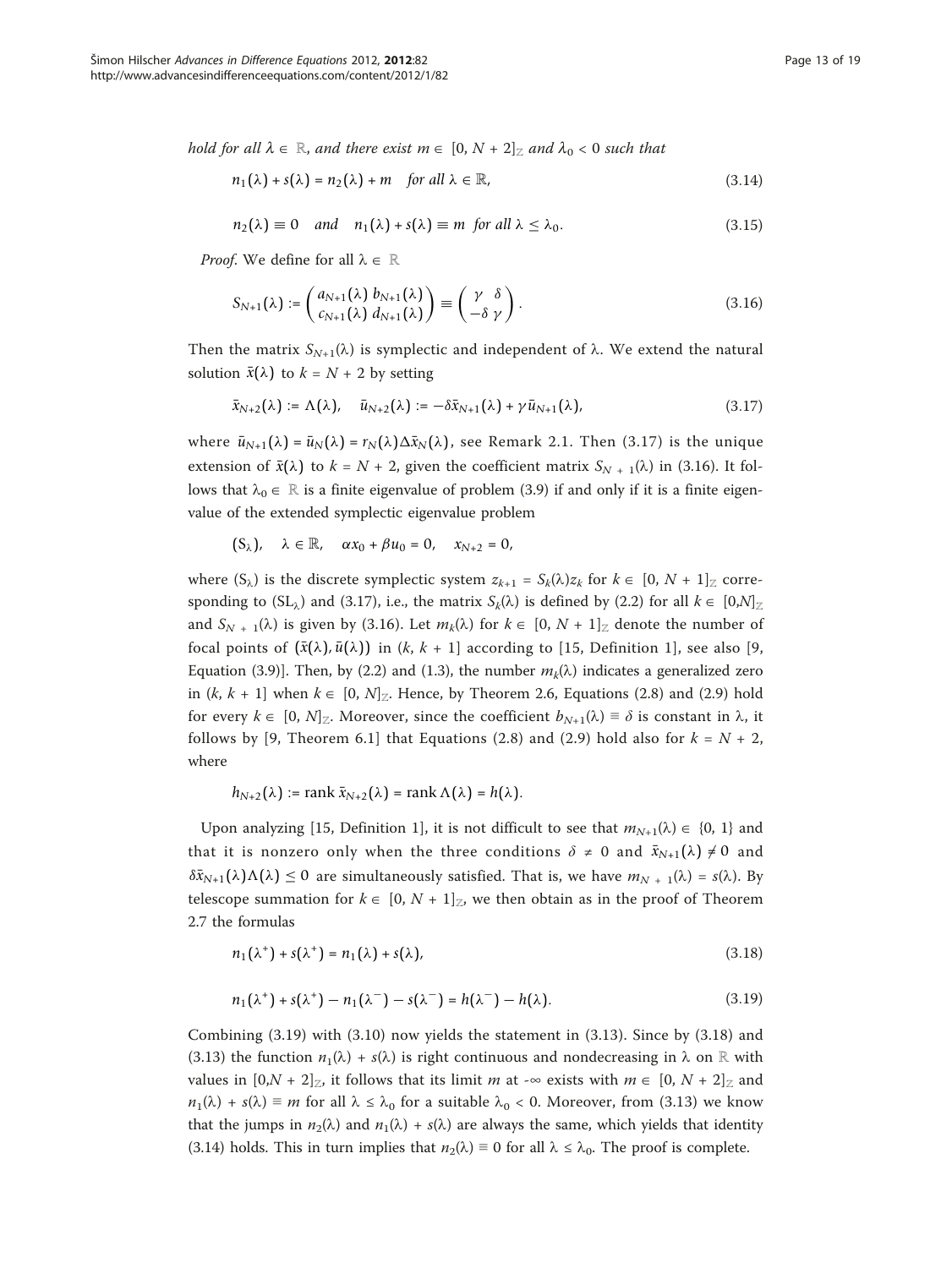## 4 Examples

In this section we analyze one illustrative example with the finite eigenvalues and the finite eigenfunctions for problem  $(E_0)$ . We shall utilize Remark 2.15 in our examples below.

We consider the interval  $[0,4]_7$ , i.e., we take  $N = 3$ . With the parameter  $a \in (0,2)$ , which will be specified later, we define the coefficients  $r_k(\lambda)$  and  $q_k(\lambda)$  as follows:

$$
q_k(\lambda) := \begin{cases} a, \text{ for } \lambda \in (-\infty, a), \\ \lambda, \text{ for } \lambda \in [a, 2], \\ 2, \text{ for } \lambda \in (2, \infty), \end{cases} r_k(\lambda) := \frac{1}{q_k(\lambda)}.
$$

Then, with respect to Remark 2.15, the main assumptions in (1.1) are satisfied, since  $\dot{r}_k(\lambda) = \dot{q}_k(\lambda) = 0$  for  $\lambda \in (-\infty, a) \cup (2, \infty)$  and  $\dot{r}_k(\lambda) = -1/\lambda^2$  and  $\dot{q}_k(\lambda) = 1$  for  $\lambda \in$ (*a*, 2). Equation (SL<sub> $\lambda$ </sub>) has therefore the form

$$
\Delta^2 x_k + a^2 x_{k+1} = 0, \quad \Delta^2 x_k + \lambda^2 x_{k+1} = 0, \quad \Delta^2 x_k + 4x_{k+1} = 0 \tag{4.1}
$$

for  $k \in [0,2]_Z$  depending on whether  $\lambda < a$ ,  $\lambda \in [a, 2]$ , or  $\lambda > 2$ . Let us find the principal solution  $\hat{x}(\lambda) = {\hat{x}_k(\lambda)}_{k=0}^4$  of the middle equation in (4.1). The initial conditions  $\hat{x}_0(\lambda) = 0$  and  $r_0(\lambda) \Delta \hat{x}_0(\lambda) = 1$  imply that for  $\lambda \in [a, 2]$ 

$$
\hat{x}_0(\lambda) = 0, \hat{x}_2(\lambda) = \lambda(2 - \lambda^2),
$$
  
\n
$$
\hat{x}_1(\lambda) = \lambda, \hat{x}_3(\lambda) = \lambda[(2 - \lambda^2)^2 - 1],
$$
  
\n
$$
\hat{x}_4(\lambda) = w(\lambda),
$$

where the function  $w(\lambda)$  is defined by

$$
w(\lambda) := \lambda (2 - \lambda^2) [(2 - \lambda^2)^2 - 2], \quad \lambda \in \mathbb{R}.
$$
 (4.2)

Now we can easily calculate the critical value  $\hat{x}_4(\lambda)$  of the principal solution  $\bar{x}(\lambda)$  of (SL<sub>λ</sub>) for every  $\lambda \in \mathbb{R}$  as

$$
\hat{x}_4(\lambda) = \begin{cases} w(a), \text{ for } \lambda \in (-\infty, a), \\ w(\lambda), \text{ for } \lambda \in [a, 2], \\ w(2), \text{ for } \lambda \in (2, \infty). \end{cases}
$$
\n(4.3)

The candidates for the finite eigenvalues are the zeros of the function  $\hat{x}_4(\lambda)$  in (4.3). First of all, the zeros of  $w(\lambda)$  are  $0, \pm \sqrt{2}, \pm \sqrt{2 - \sqrt{2}}$ , and  $\pm \sqrt{2 + \sqrt{2}}$ , see the graph of  $w(\lambda)$  in Figure [1](#page-14-0) below.

Since  $a > 0$ , the nonpositive zeros of  $w(\lambda)$  are disregarded, which yields the three candidates

$$
z_1 := \sqrt{2 - \sqrt{2}} \approx 0.77
$$
,  $z_2 := \sqrt{2} \approx 1.41$ ,  $z_3 := \sqrt{2 + \sqrt{2}} \approx 1.85$ 

for the finite eigenvalues of  $(E_0)$ . The final disposition of the finite eigenvalues will now depend on the particular value of the parameter  $a \in (0, 2)$ . We specify several choices of *a* in the examples below. For the finite eigenfunction  $x(\lambda) = \{x_k(\lambda)\}_{k=0}^4$  we shall use the notation

$$
x(\lambda) = \{x_0(\lambda), x_1(\lambda), x_2(\lambda), x_3(\lambda), x_4(\lambda)\}.
$$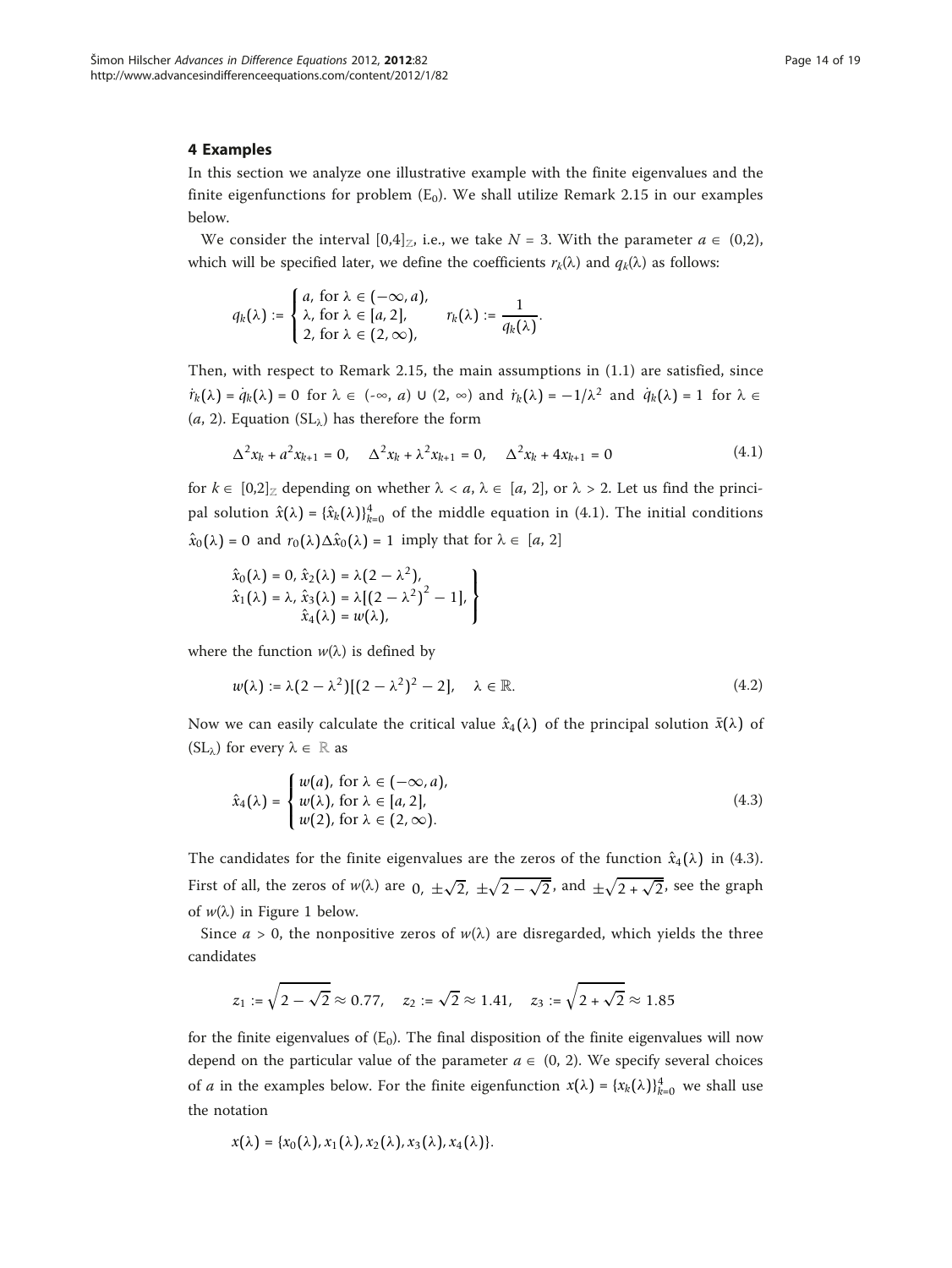<span id="page-14-0"></span>

**Example 4.1** Let  $a \in (0, z_1)$ . The critical value  $\hat{x}_4(\lambda)$  of the principal solution  $\bar{x}(\lambda)$ of (SL<sub> $\lambda$ </sub>) is of the form displayed in Figure [2](#page-15-0) (shown for  $a = 0.15$ ). In this case, there are three finite eigenvalues  $\lambda_1 = z_1$ ,  $\lambda_2 = z_2$ , and  $\lambda_3 = z_3$  with the finite eigenfunctions

$$
\hat{x}^{(1)} = \{0, z_1, z_1z_2, z_1, 0\}, \quad \hat{x}^{(2)} = \{0, z_2, 0, -z_2, 0\},
$$

$$
\hat{x}^{(3)} = \{0, z_3, -z_2z_3, z_3, 0\}.
$$

The finite eigenfunction  $x^{(1)}$  has one generalized zero in (0, 4], namely in (3, 4],  $x^{(2)}$  has two generalized zeros in  $(0,4]$ , namely in  $(1, 2]$  and  $(3, 4]$ , and  $x^{(3)}$  has three generalized zeros in  $(0,4]$ , namely in  $(1,2]$ ,  $(2,3]$ , and  $(3,4]$ . This shows that equality  $(2.20)$  in Theorem 2.8 holds with the number  $m = 0$ .

**Example 4.2** Let  $a = z_1 = \sqrt{2 - \sqrt{2}}$ . Then  $\hat{x}_4(\lambda)$  has the form

$$
\hat{x}_4(\lambda) = \begin{cases}\n0, & \text{for } \lambda \in (-\infty, z_1), \\
w(\lambda), & \text{for } \lambda \in [z_1, 2], \\
-8, & \text{for } \lambda \in (2, \infty),\n\end{cases}
$$
\n(4.4)

see Figure [3](#page-15-0). In this case there are only two finite eigenvalues  $\lambda_1 = z_2$  and  $\lambda_2 = z_3$  with the finite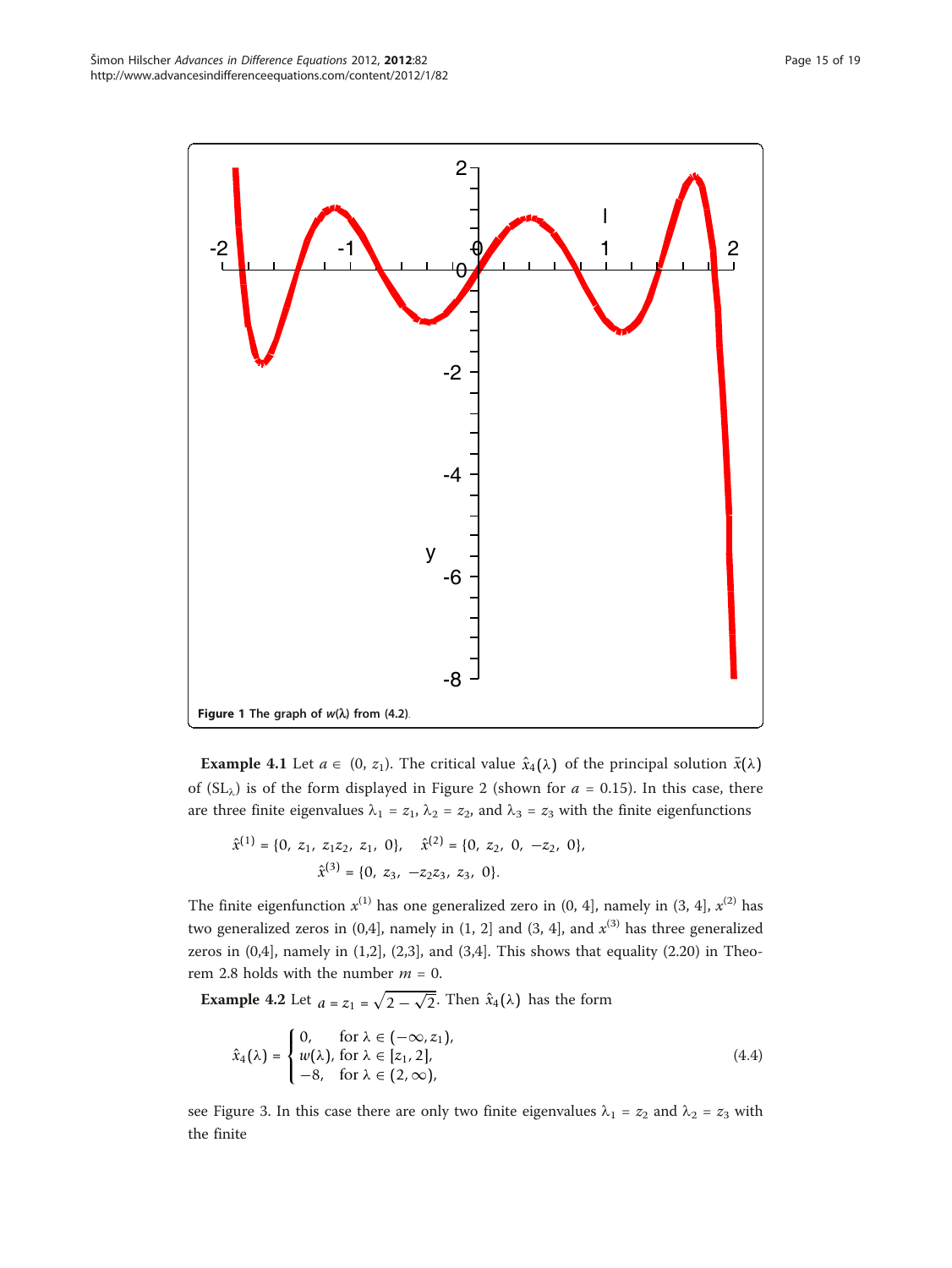<span id="page-15-0"></span>

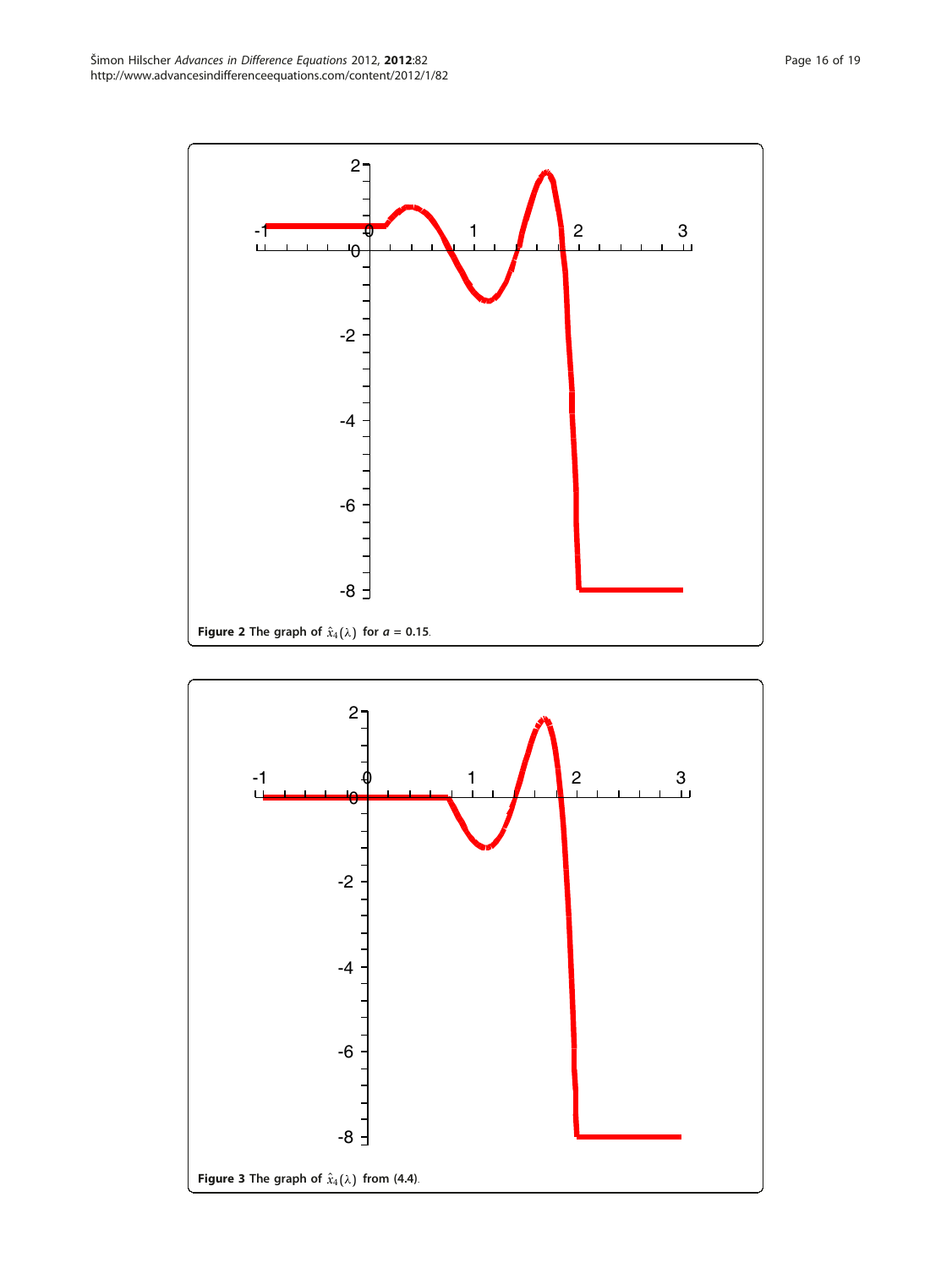eigenfunctions

$$
\hat{x}^{(1)} = \{0, z_2, 0, -z_2, 0\}, \quad \hat{x}^{(2)} = \{0, z_3, -z_2 z_3, z_3, 0\}.
$$

Note that  $\lambda = z_1 = \sqrt{2 - \sqrt{2}}$  is not now a finite eigenvalue of (E<sub>0</sub>), since the function  $\hat{x}_4(\lambda)$  in Figure [3](#page-15-0) is identically zero in the left neighborhood of  $z_1$ . The finite eigenfunction  $x^{(1)}$  has two generalized zeros in (0,4] and  $x^{(2)}$  has three generalized zeros in (0,4]. Therefore, equality (2.20) in Theorem 2.8 is satisfied with the number  $m = 1$ .

**Example 4.3** Let  $a \in (z_1, z_2)$ . This situation is similar to Example 4.2. In this case,  $\hat{x}_4(\lambda)$  has the form shown in Figure 4, there are two finite eigenvalues  $\lambda_1 = z_2$  and  $\lambda_2$ =  $z_3$ , and equality (2.20) in Theorem 2.8 holds with  $m = 1$ .

**Example 4.4** Let  $a = z_2 = \sqrt{2}$ . Then  $\hat{x}_4(\lambda)$  has the form (4.4) in which  $z_1$  is replaced by  $z_2$ , see Figure [5](#page-17-0). In this case, there is only one finite eigenvalue  $\lambda_1 = z_3$  with the finite eigenfunction

 $\hat{x}^{(1)} = \{0, z_3, -z_2z_3, z_3, 0\}.$ 

Again,  $\lambda = z_2 = \sqrt{2}$  is not a finite eigenvalue of (E<sub>0</sub>), since the function  $\hat{x}_4(\lambda)$  in Figure [5](#page-17-0) is identically zero in the left neighborhood of  $z_2$ . The finite eigenfunction  $x^{(1)}$  has three generalized zeros in  $(0,4]$  and equality (2.20) in Theorem 2.8 holds with  $m = 2$ .

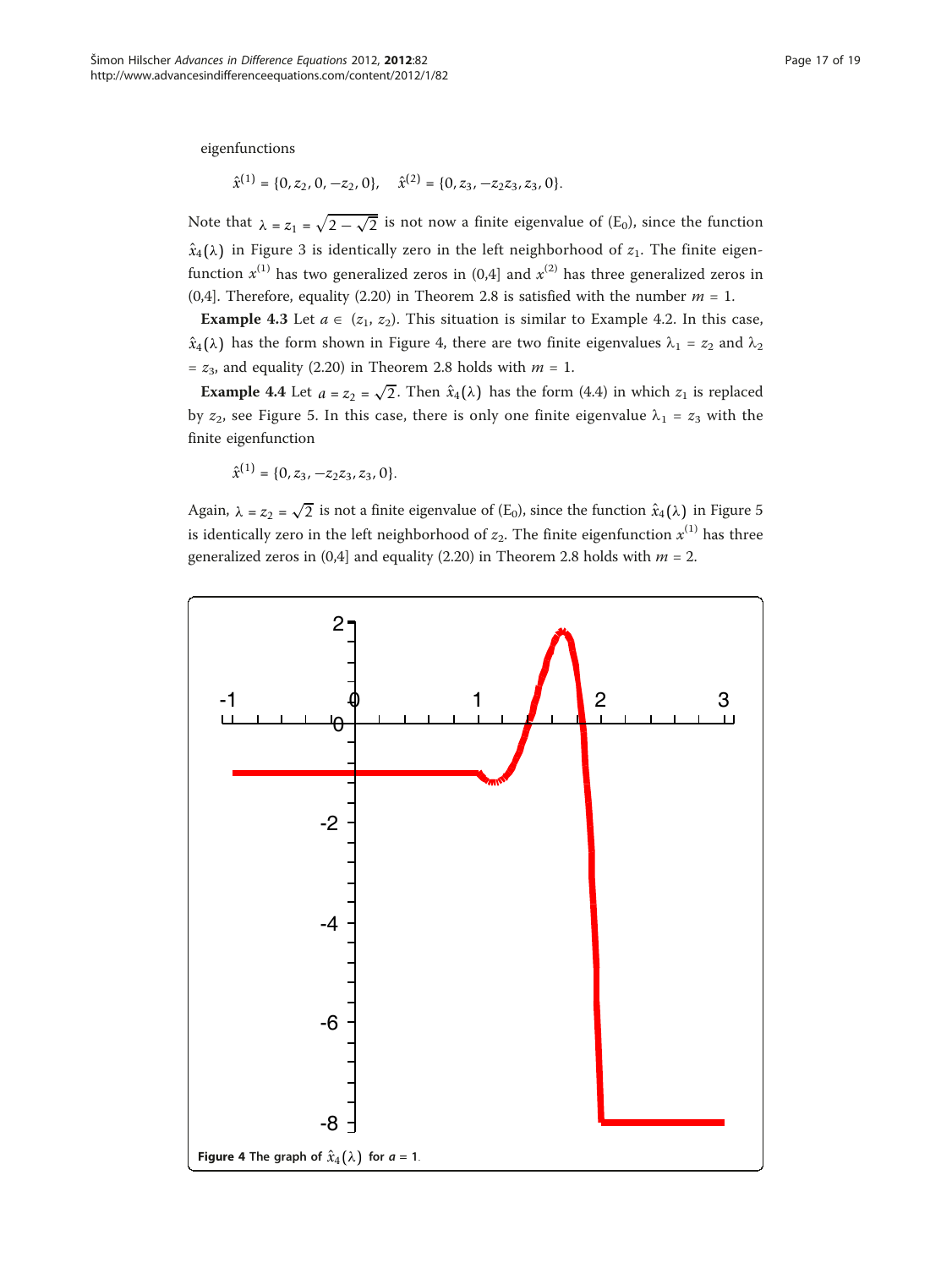<span id="page-17-0"></span>

**Example 4.5** Similar analysis as in Examples 4.1-4.4 reveals the fact that for  $a \in (z_2, z_3)$ equality (2.20) is satisfied with  $m = 2$  as in Example 4.4. For  $a \in [z_3,2)$  equality (2.20) holds with  $m = 3$ , as in this case there are no finite eigenvalues of (E<sub>0</sub>) at all.

#### Acknowledgements

This research was supported by the Czech Science Foundation under grant P201/10/1032. The author is grateful to Professor Werner Kratz for pointing out the fact that the transformation from [\[10\]](#page-18-0) and the result of [9, Theorem 6.1] can be combined to obtain the result in Theorem 3.3 with varying right endpoint. The author also thanks anonymous referees for their suggestions which improved the presentation of the results.

## Authors' contributions

The author declares that he has conducted all the research in this paper. He also created the displayed picures in the software Maple 9.51. The author read and approved the final manuscript.

#### Competing interests

The author declares that he has no competing interests.

#### Received: 10 February 2012 Accepted: 15 June 2012 Published: 15 June 2012

#### References

- 1. Ahlbrandt, CD, Peterson, AC: Discrete Hamiltonian Systems: Difference Equations, Continued Fractions, and Riccati Equations. Kluwer Academic Publishers, Boston (1996)
- 2. Atkinson, FV: Discrete and Continuous Boundary Problems. Academic Press, New York/London (1964)
- 3. Hinton, DB, Lewis, RT: Spectral analysis of second order difference equations. J Math Anal Appl. 63, 421–438 (1978). doi:10.1016/0022-247X(78)90088-4
- 4. Kelley, WG, Peterson, AC: Difference Equations: An Introduction with Applications. Academic Press, San Diego (1991)